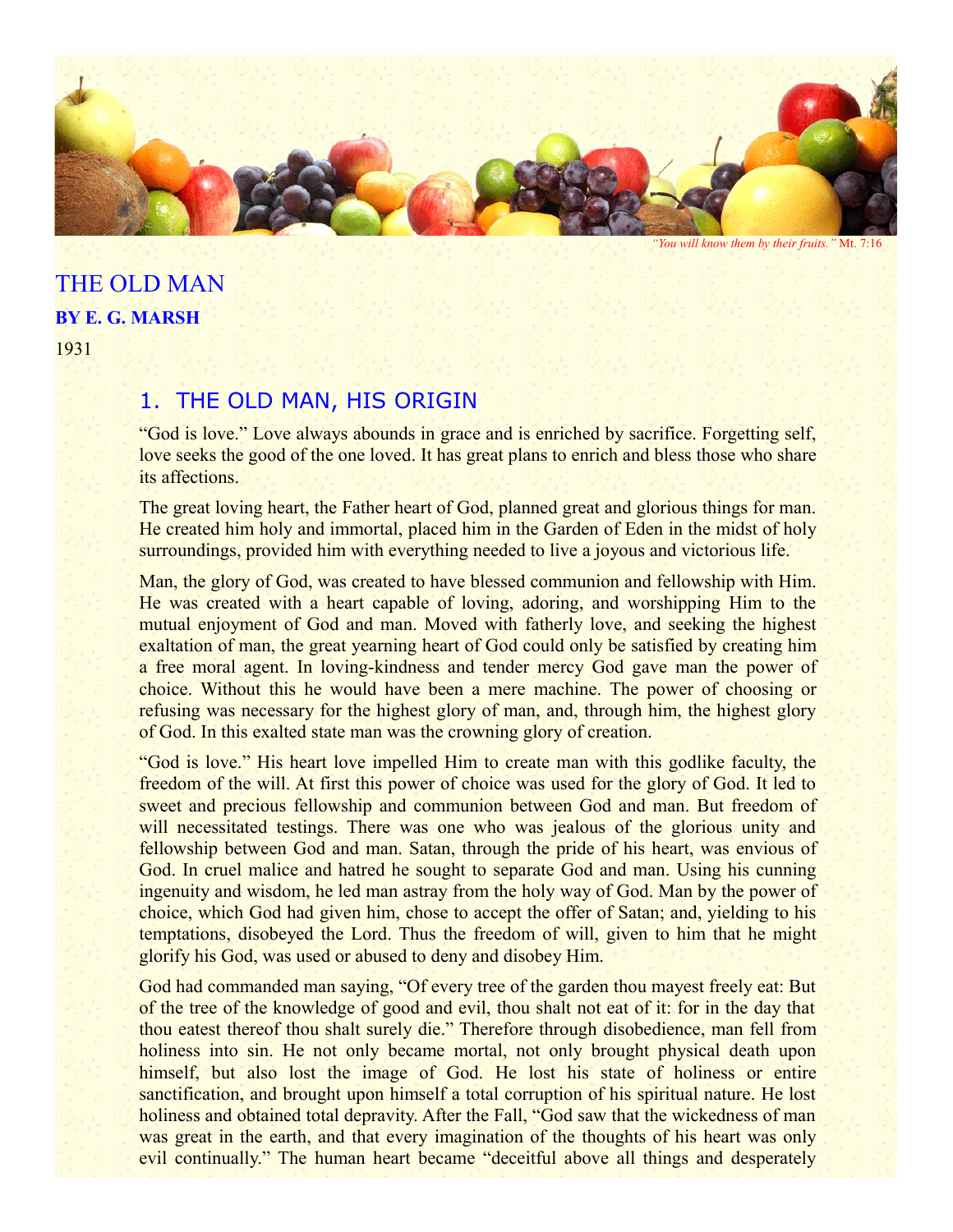wicked." This state or condition of the heart is called inbred sin, carnality, remains of sin, the old man, etc.

Thus man lost the blessed state of holiness and inherited the old man.

## 2. GOD'S REMEDY FOR THE OLD MAN

"God is love." Love may be grieved, but loves still. Though grieved to the very depths of His great loving heart, God did not forsake man when he fell. Let Heaven and earth proclaim, "GOD IS LOVE." Love holds on when all else fails. "God so loved the world, that he gave his only begotten Son, that whosoever believeth in him should not perish, but have everlasting life." "When we were yet without strength, in due time Christ died for the ungodly . . . . God commendeth his love toward us, in that, while we were yet sinners, Christ died for us. "Unto him that loved us, and washed us from our sins in his own blood . . . . be glory and dominion for ever and ever. Amen." Through the loving sacrifice of the Father, the Atonement has been made. Through His exceeding riches in glory by Christ Jesus, provision has been made for triumphant victory for every soul. All who will may come to Jesus, and, through Him, have victory – triumphant victory – over all his enemies in life and in death, in time and in eternity. Glory be to our God and to the Lamb for ever and ever! Amen! Were it not for the marvelous grace and love of God, man would be absolutely helpless and hopeless. "God is love." The Father love of God constrains Him to love man with an everlasting love, and to draw him with loving-kindness and tender mercies. Redeemed men ought to make Heaven ring throughout eternity with shouts of glory over God's grace, His great grace, His riches of grace, His exceeding riches of grace.

The only remedy for sin is the Atonement. "The Atonement is the satisfaction made for sin by the sufferings and death of Christ, whereby salvation is made possible to man." Only through the Atonement can God retain His justice and holiness and forgive man. "All have sinned, and come short of the glory of God." By nature, "There is none righteous, no, not one." The exceeding sinfulness of sin is manifested by every son of Adam. Yea, even children of tender days manifest the sinful tendency and total depravity of the natural human heart. Who can deny that the heart of man is hopelessly wicked and defiled? Who of sound mind cannot see that man's only hope is the Atonement? Experience joins witness with the Bible that "the heart is deceitful above all things, and desperately (that is, absolutely, hopelessly) wicked." Every one having the glory of entering Heaven will be able to sing, from the depths of his heart, to the praise of the Lamb of God, "Thou art worthy to take the book, and to open the seals there of: for thou wast slain, and hast redeemed us to God by thy blood out of every kindred, and tongue, and people, and nation." God's remedy for sin is the Atonement. The only way to deal with the old man is through the sufferings and death of Christ, the "Lamb of God which taketh away the sin of the world."

## 3. SOME BIBLE PHOTOGRAPHS OF THE OLD MAN

Almost innumerable are the traits or manifestations of the old man. In the sinner, the old man reigns supremely. Going to the Word of God, we shall first endeavor to get some photographs of him as a whole. Later, by the grace and help of the Holy Spirit, we hope to take up some of the most important details of this noted old man.

To get a life-like picture of him, study the following:

- 1. The whole head-sick. -- Isa. 1:5.
- 2. Eyes full of adultery.-- 2 Pet. 2:14.
- 3. Mouth full of cursing.  $-$  Rom. 3:14.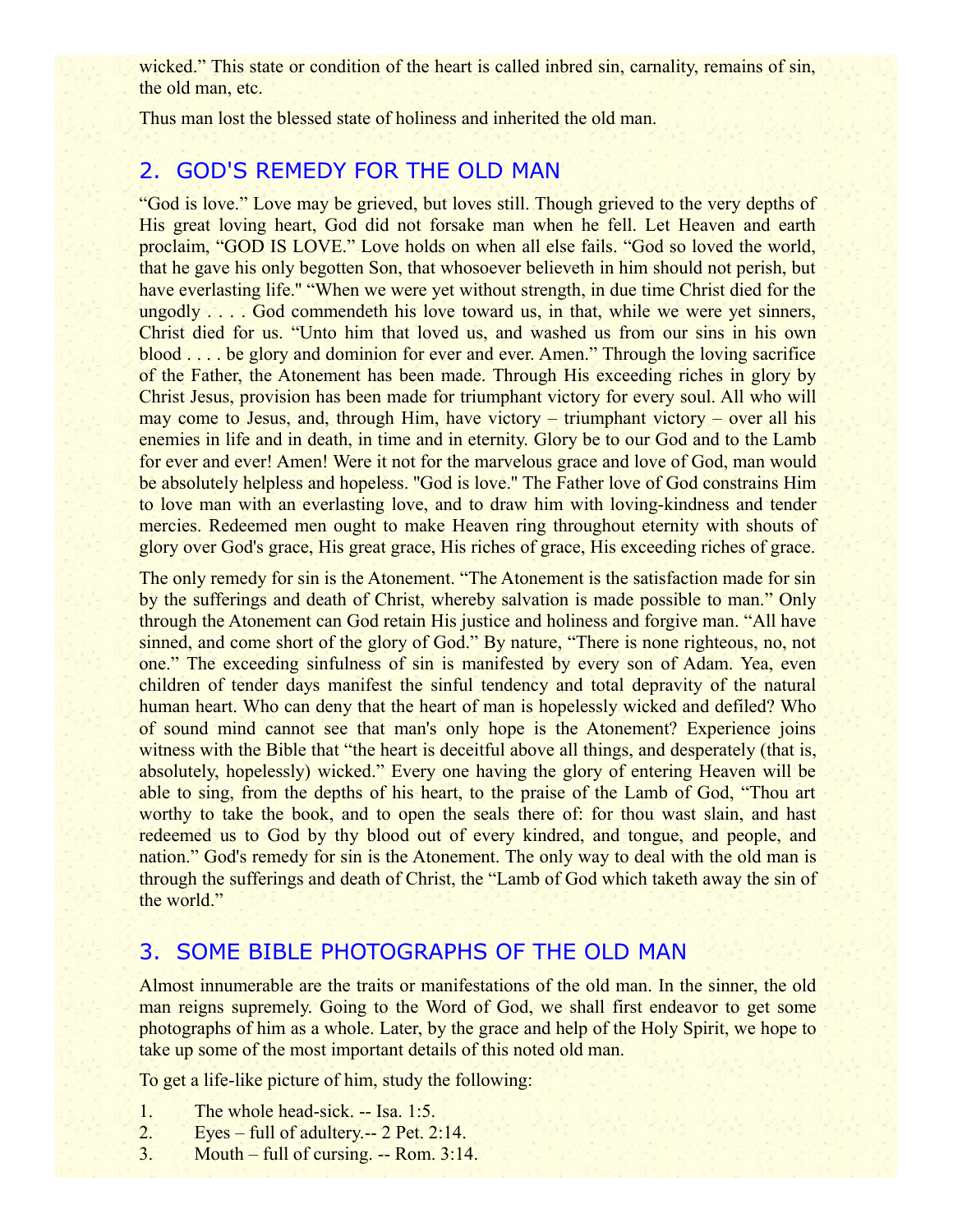- 4. Lips poison of asps. -- Rom. 3:13.
- 5. Tongue-- full of deadly poison. -- Jas. 3:8.
- 6. Throat an open sepulchre. -- Rom. 3:13.
- 7. Hands full of blood. -- Isa.  $1:15$ .
- 8. Feet swift to shed blood. -- Isa. 59:7.
- 9. Bones full of sins of youth. -- Job 20:11.

10. Heart – deceitful, proud, depraved, jealous, murderous, revengeful, corrupt, desperately wicked, hard, impenitent, Satan's throne, covetous, unthankful, unholy, fierce, adulterous, etc., etc. -- Bible, Genesis to Revelation.

11. From bead to foot – wounds, putrefying sores. -- Isa. 1:6.

"The wicked are estranged from the womb; they go astray as soon as they be born, speaking lies. Their poison is like the poison of a serpent: they are like the deaf adder that stoppeth her ear." -- Ps 58:3,4.

### STATE OF NATURAL HUMAN HEART: TOTAL DEPRAVITY

*Note: "depravity" is a dreadful and scary word, as are these lists of words that detail its outworking. Babies are not born this way since they have not yet had time to do any acts good or evil. But in time they will have their opportunity. They start with the potential for both: and with time comes efficiency. Increased efficiency in evil-doing brings forth ripened ability and the hardness of heart to go with it. At this point these things are no longer minor sins but indeed become scary.*

#### **listed in Mark 7:21-23**

Evil thoughts **Adulteries Fornications Murders** Thefts **Wickedness** 

### **listed in 2 Tim. 3:2-5**

Lovers of self Unthankful Unholy Without natural affection Lovers of pleasures more than lovers of God

#### **listed in Gal. 5:19-21**

**Adultery** Fornication **Uncleanness** Lasciviousness **Idolatry** Witchcraft Hatred

**Variance** Emulations **Wrath Strife Seditions Heresies** 

### **listed in Isa. 1:5, 6**

Whole head sick Whole heart faint from sole of foot even unto the head No soundness **Wounds** 

Deceit Lasciviousness An evil eye **Blasphemy** Pride Foolishness

**Trucebreakers** False **Heady Highminded**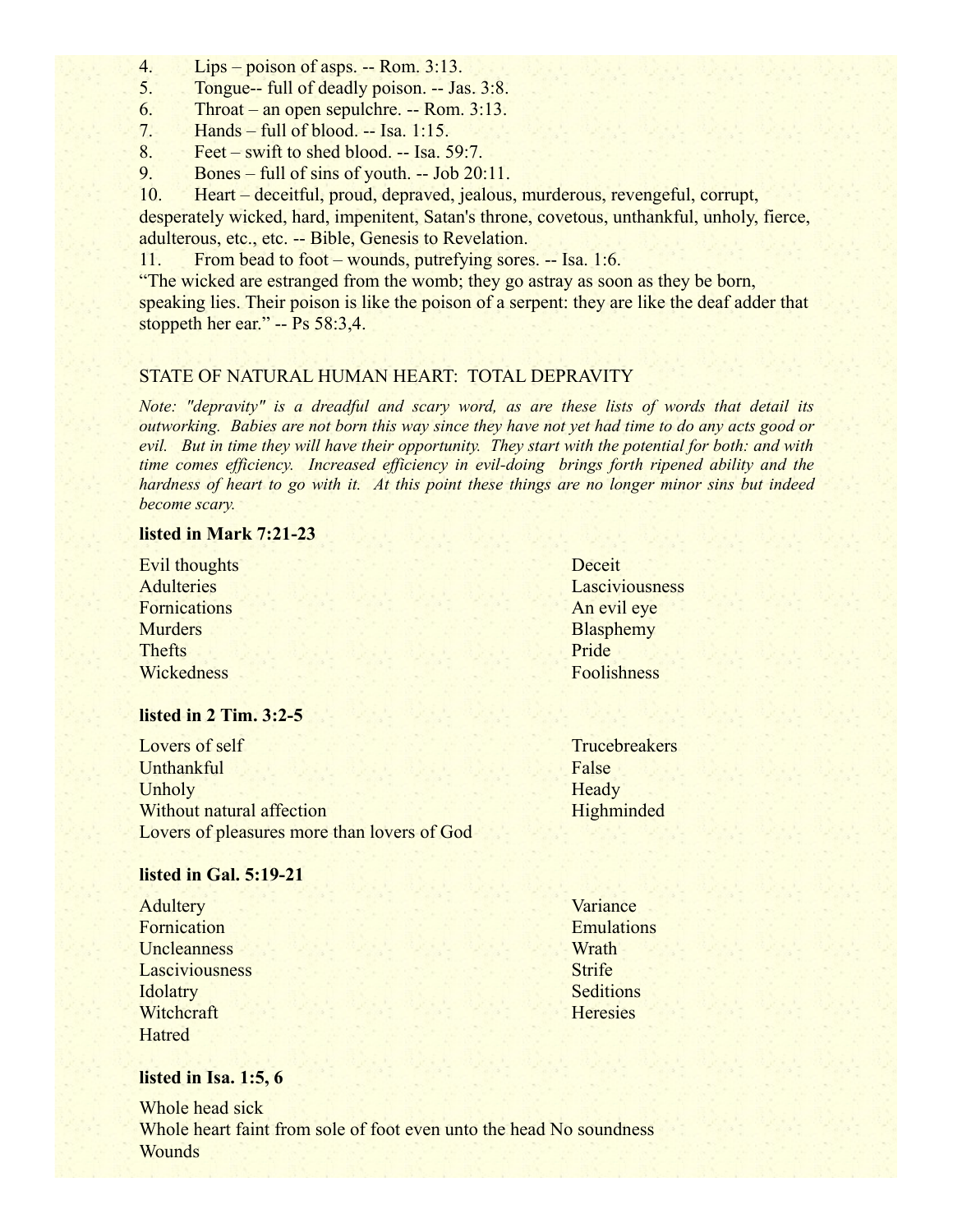### **Bruises** Putrefying sores

### **listed in Rom. 1:29-32**

**Unrighteousness** Fornication **Wickedness Covetousness Maliciousness** Envy Murder **Debate Deceit Malignity Whisperers** 

**Backbiters** Haters of God **Despiteful** Proud **Boasters** Inventors of evil things Disobedient to parents Without natural affection Implacable **Unmerciful** 

#### **listed in Rom. 3:10-18**

Not one righteous None understandeth None seeketh after God All gone astray Unprofitable Not one doeth good Throat an open sepulchre Tongues use deceit Poison of asps under lips

Mouth full of cursing and **bitterness** Feet swift to shed blood Destruction and misery are in their way The way of peace have they not known No fear of God.

"Love not the world, neither the things that are in the world. If any man love the world, the love of the Father is not in him. For all that is in the world, the lust of the flesh, and the lust of the eyes, and the pride of life, is not of the Father, but is of he world." -- l John  $2:15, 16.$ 

## 4. THE OLD MAN'S CHILDREN – MISS PRIDE

"It is hard to say, whether self-will or pride be the more fatal distemper. It is chiefly pride that threw down so many stars of Heaven and turned angels into devils." From the study of the Greek root words, referring to pride, we get a deep insight into the meaning of this hearty, robust, and thriving daughter of the Old Man. We get the thought of swelling up like a balloon being inflated with gas, of appearing above others, of rising up (in conceit, pomp) feeling above others, self-exaltation, etc. It is a feeling of superiority over others on account of our possessions, talents, education, attainments, looks, etc. This is contrary to love, which is always lowly and humble. It is "an evil disease which every human soul brings into the world with him." Yea, every human heart, in its natural state, manifests, more or less, of the strut, of inflation, of self-exaltation, of vain conceit. All have noticed this strut in preachers, singers, mothers, fathers, yea, in all classes and ages.

The Word of God, the sword of the Spirit, is the unsparing revealer and foe of Miss Pride. It needs must be. She is against love, against God, against Heaven. Any one with an honest heart needs but to study the following Scriptures to make war on Miss Pride, the daughter of Mr. Old Man.

"Every one that is proud in heart is an abomination to the Lord." -- Prov. 16:5.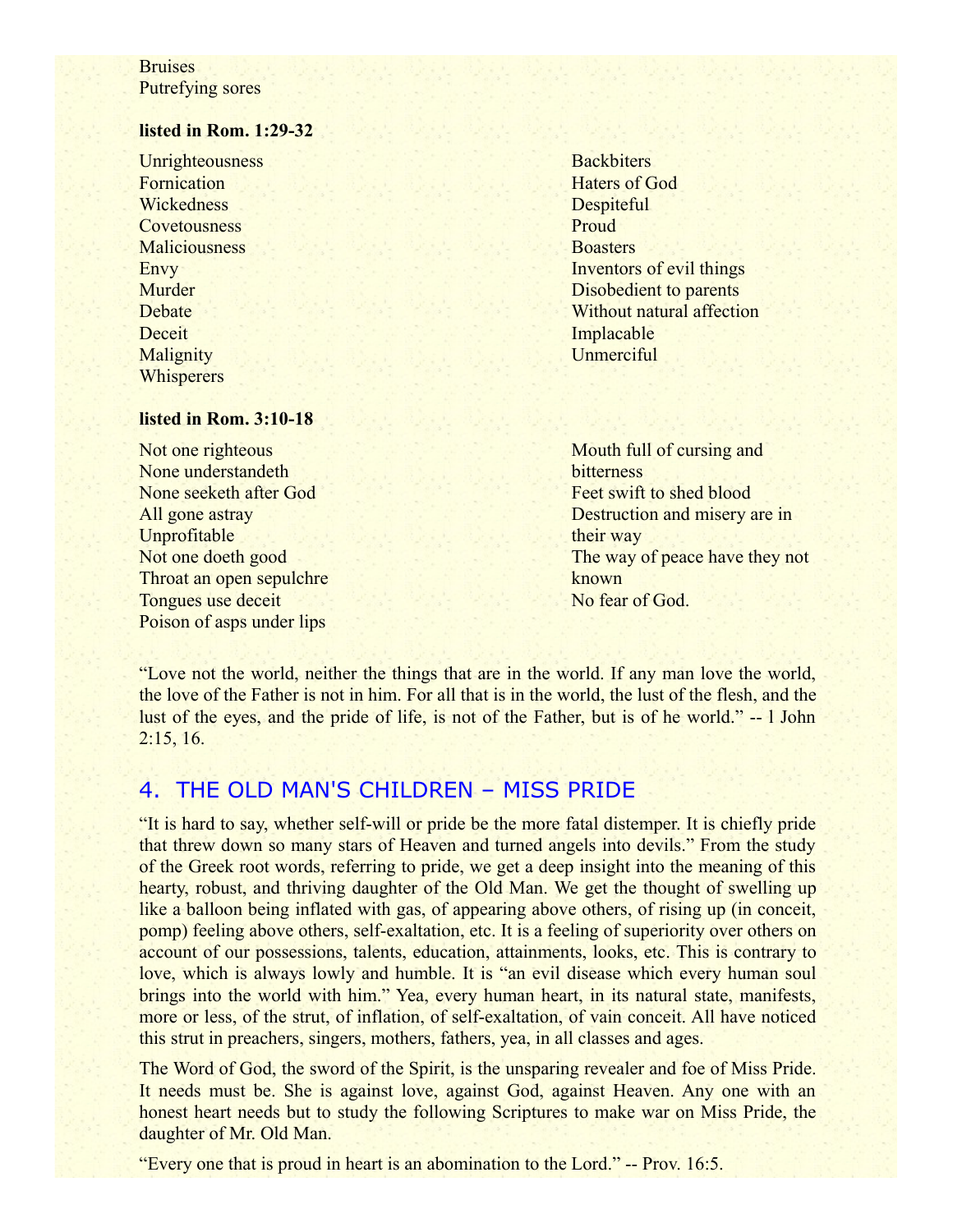"An high look, and a proud heart . . . . is sin." -- Prov. 21:4.

"He that is of a proud heart stirreth up strife." -- Prov. 28:25.

"ONLY BY PRIDE cometh contention." -- Prov. 13:10.

This proves that all contention, all strife, all fusses, all divisions of a carnal nature come from Miss Pride. In the home, in the church, in camp meetings, etc., etc., all of these things spring forth from her. No wonder that Jeremiah said, "But if ye will not hear it, my soul shall weep in the secret places for your pride; and mine eye shall weep sore, and run down with tears." -- Jer. 18:17.

Seeing that all of these divisions, strifes, envies, wrangles, hard feelings, evil speakings, backbitings, church fusses, all discord among brethren etc., come from Miss Pride – that they are her large and thriving family – it is no wonder that she is named first in God's list of the seven great abominations. "These six things doth the Lord hate; yea, seven are an abomination unto him: A proud look, a lying tongue, and hands that shed innocent blood, an heart that deviseth wicked imaginations, feet that be swift in running to mischief, a false witness that speaketh lies, and he that soweth discord among brethren." -- Prov. 6:16- 19.

In a study of Romans 1:29-81, we find that some of the brothers and sisters of Miss Pride are: Mr. Fornication, Mr. Maliciousness, Miss Covetousness, Miss Envy, Mr. Murder, Mr. Malignity, Mr. Boaster, Mr. Hater of God, etc.

Miss Pride causes many a fall. "Pride goeth before destruction, and an haughty spirit before a fall." -- Prov. 16:18.

She binds her victims with chains. "Therefore pride compasseth them about as a chain." -- Ps. 73:6.

She deceives her devotees. "The pride of thine heart hath deceived thee." -- Obadiah 3.

Miss Pride is going to receive severe judgment. "For, behold, the day cometh, that shall burn as an oven; and all the proud shall be stubble: shall burn . . . . saith the Lord." -- Mal. 4:1.

Some details that manifested pride in the heart. These are taken from personal testimonies. These are a few of the things that caused the strut, the puffed up heart, the feeling of superiority, etc. is your picture here?

### PROUD OVER MY.....

**Morality** Family and home **Education** Ability and talents Singing **Preaching Clothes** Eyes, hair, feet, teeth High grades Good position Fine auto

**Farm** Memory and brain Self-sufficiency Baby Girl friend **Leadership Reputation** Great success Father's high position Friends

(Too proud to notice the poor, the ignorant, the uncultured people) (Too proud to wash dishes, or mop floors, or shovel coal, or do any kind of rough, hard or dirty work, etc.)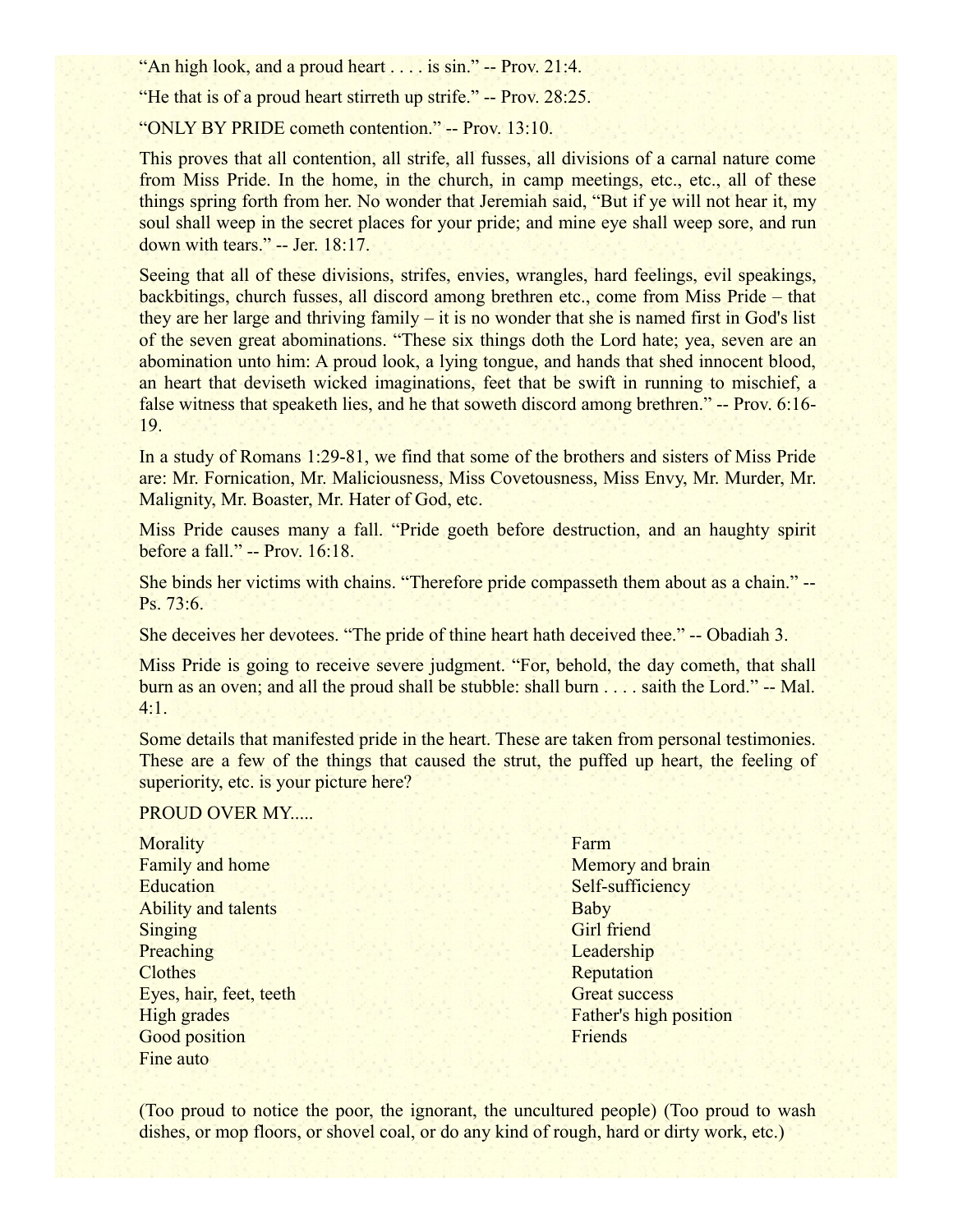### 5. THE OLD MAN'S CHILDREN – MISS MIFF TREE OR POUT

Another very thriving child of the Old Man's family is daughter Miss "Pout" or "Miff Tree." You can usually tell this child from the rest of the family by certain traits. The lips are usually thrust out the face often has a sullen look, the breast often swells out with selfsufficiency resembling a peacock or turkey gobbler (in this respect you must look very closely not to confuse her with Pride).

Or in stead of a swelling up there may be a shriveling up like an dried apple, or an old potato late in the spring.

This child may be found in every church. She is a great church goer. You will find her in the pew and in the pulpit. Yes, there she comes as special singer, or organist, or Sunday School teacher, or member of the official board, or church boss, or steward, or janitor, or preacher, or evangelist, or camp meeting leader, or district superintendent, or missionary, or ? ? She must be petted and humored to get her to work. Her name must always head the list. She must have the best pew in the church, must be asked first to sing, or play, or teach, or preach. Must have the best church in the conference, must be looked up to (woe to the one who fails to accord her the proper dignity, honor and praise). She is easily offended; and if you are not careful, instead of praying around the altar, or singing, or preaching, or pushing the battle when the hard pull comes, she will be perched top in the miff tree, taking it easy, fanning herself and saying, "Let them get along the best they can. They don't appreciate one anyway. They will know it when I help them again."

The Old Man is very fond of this child; in fact, she is one of his pets. And she is very partial to him. They are great chums. The Old Man can use her where her brothers Anger or Fury or Murder or Adultery could not work at all in killing a church, or a camp meeting, etc. She is a good mixer and can work where her brothers would fail. She has such a good reputation and standing right in the church. This enables her to work great havoc to the cause of God where others would fail. While she is the pet of her father, the Old Man, the Bible is her dreaded foe. In fact, she loses all her liberty and vainglory when she meets the Sword of the Spirit. There is one blade of the sword that simply robs her of all her joy and peace. When meeting this blade, she has to run to her father for consolation and comfort. That particular blade that causes her so much trouble is, "GREAT PEACE HAVE THEY WHICH LOVE THY LAW: AND NOTHING SHALL OFFEND THEM." Now, this blade simply robs her of all joy and peace until she despairs of her life. And she would give up and die were it not for the dope that her father, the Old Man, injects into her veins when she has a sinking spell. Another blade that gives her heart these sinking spells is, "Charity (Love) is not provoked," She can bear this blade with some comfort when it contains the word "easily." But when this word is left out, as in the Original Greek, her heart simply fails her. And only the most powerful injections from her father, the famous Dr. Old Man, can keep her heart going. If she could only escape from her father, she would go off and die. She did go to a great camp meeting and went to the altar to die, but her sister, Good Reputation, succeeded in deceiving her by making her believe she was dead. Professing to be dead, she went back home but those who live with her and know her best declare that, like the possum, she does not seem to be very dead under certain circumstances.

Some details that manifested the Miss Miff Tree ("pout") experience. These traits are taken from personal testimony. You may find your picture here.

Went up the Miff Tree WHEN.....

Not invited to preach My name did not head the list Not asked to pray

Not asked to sing Not elected to office **Scolded**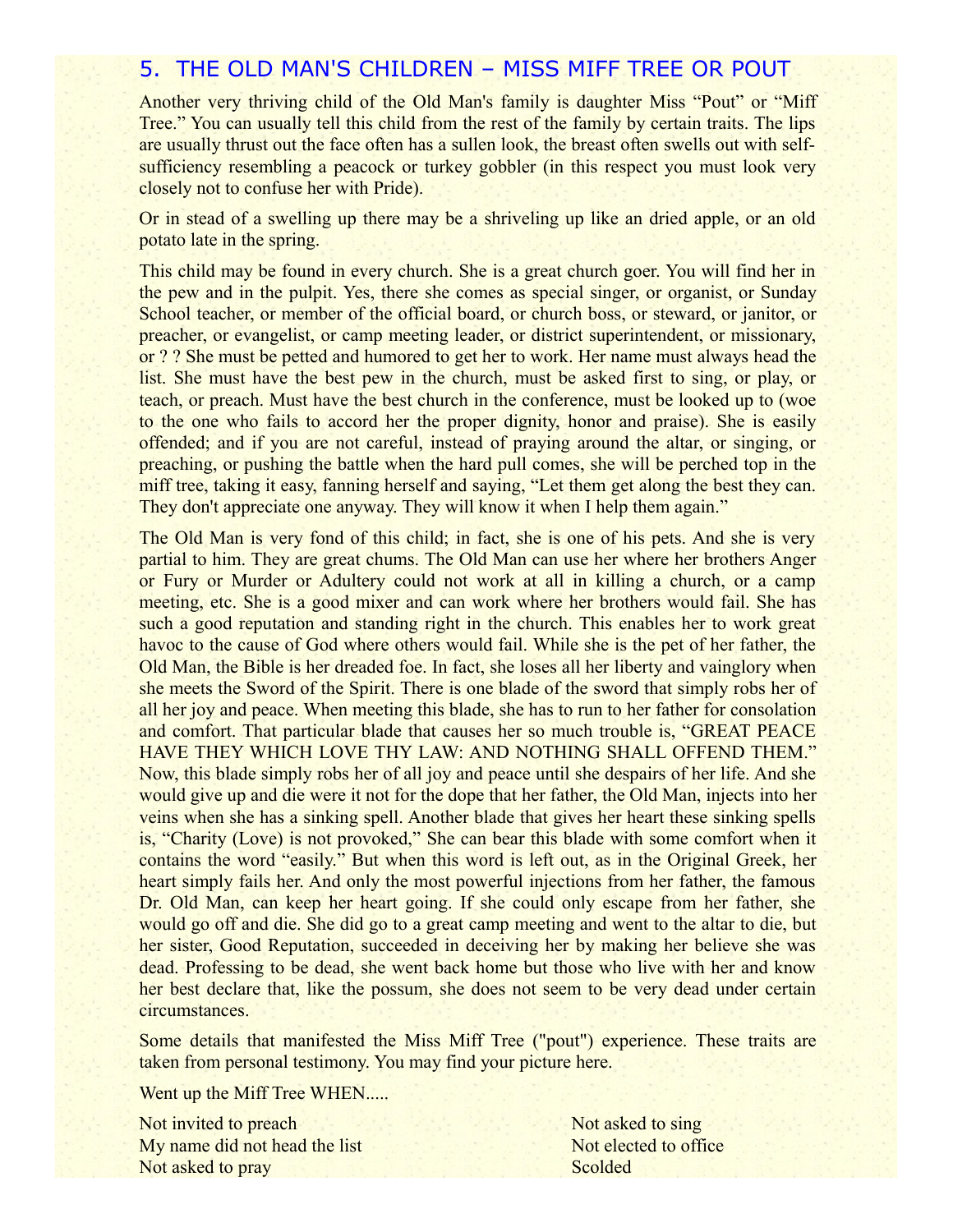Bossed Not given the best church Asked to wash dishes **Unnoticed** Lied about Unjustly criticized Not asked first Punished Told of my faults **Slurred** Some one else was praised I had the hardest work Others infringed on my rights I could not be boss

I was teased My car was used People did not bring things back I could not drive My friend went with another person Dinner was not ready Clean floor was tracked Told how to do my work Falsely accused I had to wait for my wife I could not be in the chorus Another was advanced over me.

## 6. THE OLD MAN'S CHILDREN – ANGER

Let us now meet one of Mr. Old Man's most fully grown sons, his overgrown son, Anger. He is easily recognized. His traits are so outstanding and so well known that there is little difficulty in knowing him wherever he appears. His outward appearance is contrastive to that of his sisters, Pride and Miff Tree.

He is outspoken, red-faced, rough in his ways, has fiery eyes, well-developed feet and fists, a well-sharpened tongue, has a powerful muscular system, etc., etc. Notwithstanding these traits, he is of one heart and blood with his sisters, Pride and Miff Tree. They are known to love one another greatly. He is indeed very proud of them and they are proud of him. All get their distinguishing traits from their father, the very popular and famous citizen of the land of sin, Mr. Old Man. Sometimes they all go out to church together. This affords father Old Man great pleasure as he sits in the best pew or in the Amen Corner, or stands in the pulpit and watches his children in their church activities.

Anger, in its root meaning, has the thought of a pent-up state or condition. May be likened to the condition of the inside of a mountain before the eruption of lava takes place. How true is this of the natural human heart! And how often the eruption does take place right in the home, in society, in the church. Mr. Old Man uses his beloved son Anger in openly opposing the work of God. He delights in destroying the peace of the home, of social meetings, of the church. He is very apt in the work of cursing, of cruelty to man and beast, of hatred, of scandal, of murder. Mr. Anger breaks up homes, fills prisons, maims children, splits up churches and helps to populate hell. He is not only a favorite of his father, Mr. Old Man, but also of his grandfather, Mr. Devil.

Certainly the disposition of Mr. Anger, like his sisters, Pride and Miff Tree, is contrary to the spirit of love. Anger has the spirit of ill will, of hate, of revenge, of murder. This child of the Old Man is a foe of the Bible. He greatly hates for us to read: "In their anger they slew a man . . . . cursed be their anger, for it was fierce; and their wrath, for it was cruel." -- Gen. 49:6,7. Also he has a cruel hatred for Eph. 4:31 because this condemns him and some of his beloved brothers. "Let all bitterness, and wrath, and anger, and clamor, and evil speaking, be put away from you, with all malice." He has a hearty grudge against these words of holy writ, "Cease from anger, and forsake wrath." He shows off also in a spirit that gratifies his father, when one preaches from the text: "But now ye al so put off all these; anger, wrath, malice, blasphemy, filthy communication out of your mouth." He has declared war on all who preach the Word without fear and favor. And has a special hatred for those who preach that his father should be put to death.

Some traits that show Mr. Anger. True statements from verified testimonies.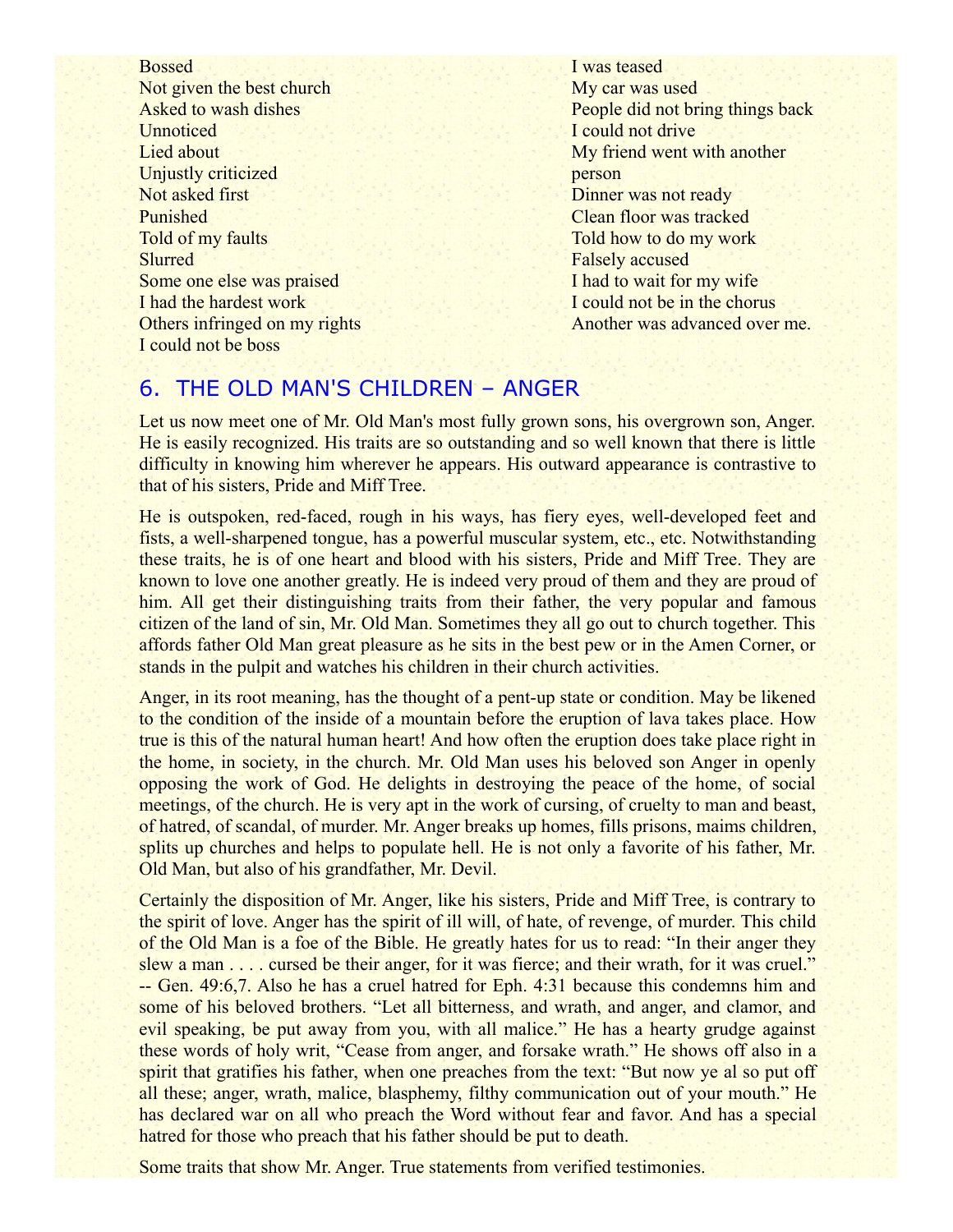#### Manifested anger WHEN:

The cow kicked The hogs got out The hogs rooted up the garden The car would not start The mule balked Called a liar Food was scorched Clean floor was tracked The cake would not rise Dinner was late Called in the morning The horse would not follow the row Sister would not mind me The plow struck a rock Husband invited the preacher to dinner Auto stuck in the mud My car was abused

The boss wronged me Neighbor's cows got into my field The same preacher came back Sent to the hard scrabble circuit The debts were not paid Calves would not drink I was contradicted My friend went out with a rival Mother was partial Brother had the larger piece of pie Had to work instead of going fishing Cats got on the table Friend took all the cream off the milk Binder would not work Ax was dull The hen would not sit

(These are just a few of the many manifestations of anger. Perhaps you can add to the list.)

## 7. THE OLD MAN'S CHILDREN – MISS ENVY JEALOUSY

You certainly want to get introduced to Mr. Old Man's next daughter, Miss Envy Jealousy. She has certain prominent traits by which she may be distinguished from her various sisters. You will notice a very greenish cast in her eyes. She is grieved over the happiness and success of others. She is absolutely unable to love others as herself. In fact, she calls that rank fanaticism. She selfishly begrudges the enjoyment of those around her. She is unfriendly toward those who are prospering and are exalted to higher positions than she can attain. She cherishes a hearty ill will toward these. She has a very strong feeling of ill will against those who are intruding upon what she calls her rights.

This ill will frequently leads to hatred, wrath and even murder. In the further study of this, you will learn more about Miss Envy Jealousy.

Strange to say of one of such character, Miss Envy Jealousy is a great churchgoer, and like her brothers and sisters is found not only in the pew, but also in the pulpit. She fills any office in the realm of the church, from the very lowest office of the local church to the highest office of the general connection. She is very busy in the interests of her father, Mr. Old Man, and of her grandfather, Mr. Devil. It would be hard to find a more loyal daughter than she. By her good (?) reputation in the church she can the more easily carry out the plans of her relatives and work havoc to the cause of God.

She is very wise in her work. Being such an apt mixer, she causes many compromises in the church. Preacher Man-fear Is afraid to resist her. And even Sliding Elder, Love-ofpraise, must often bow to her tyranny to hold his place of popularity She is strongly opposed to preachers who preach the Word. When the Word is preached in the power of the Spirit she often gets restless, turns pale, and often even faints. At these times Dr. Delusion must give her strong opiates of false security to keep her from realizing her true condition. As you can imagine, she is radically opposed to and cruelly persecutes those who preach a salvation that saves to the uttermost.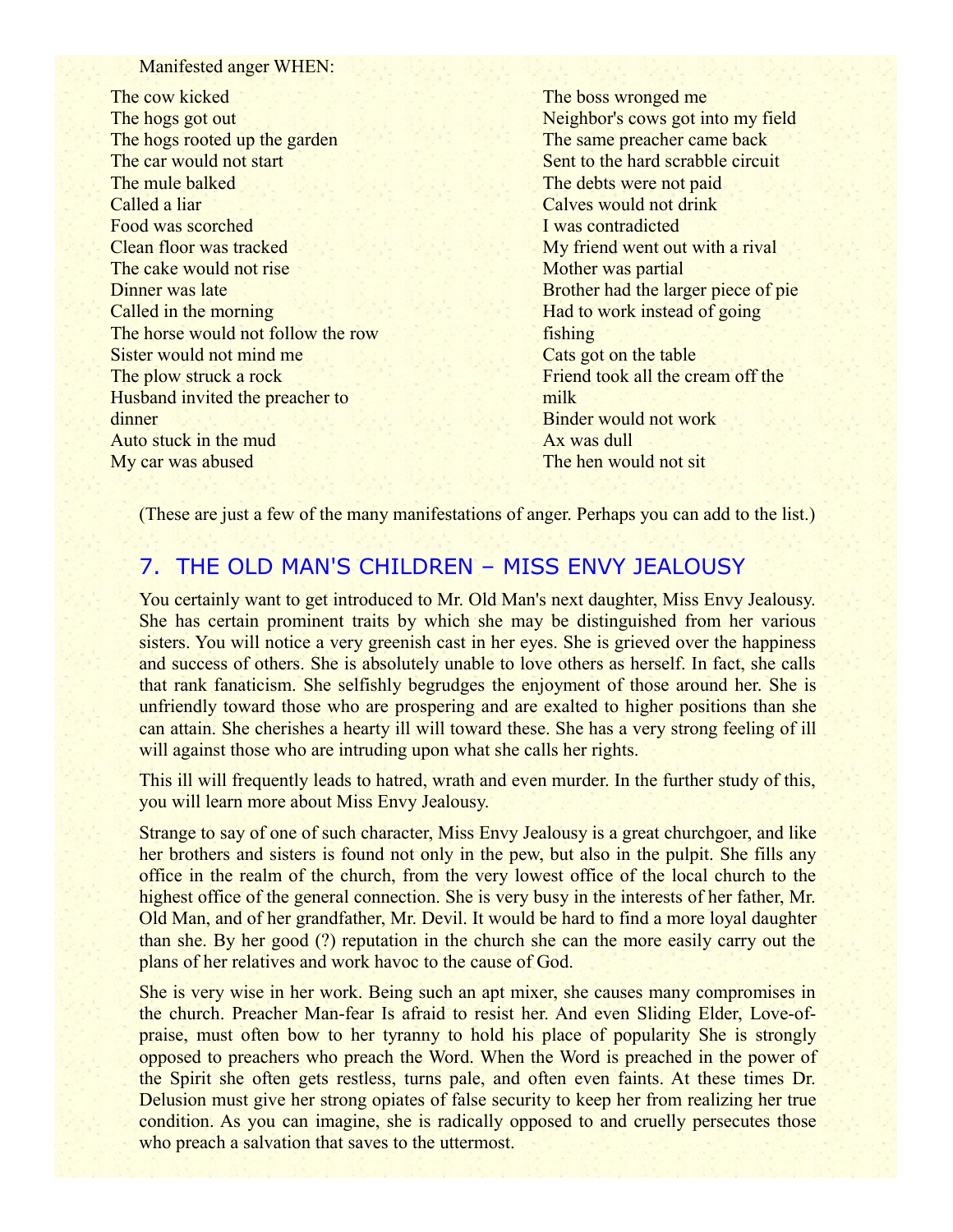Regardless of her strongest protests, we will study her character as revealed in the Word of God.

And the first charge that we bring against this daughter of the Old Man is that she caused the sufferings and death of Jesus upon the cross. The chief priests hated Jesus' because they thought the people were turning to Him. Mark 15:10 says of them, "For he (Pilate,) knew that the chief priests had delivered him (Jesus) for envy." Envy leads to murder. Any heart that envies may, under certain provocations, commit the most cold-blooded murders known to man.

Let churches take warning. Miss Envy Jealousy is causing confusion, strife, divisions, etc., that are blasting the life of the church. "Where envying and strife is, there is confusion and every evil work." No wonder that we have so much strife, so many divisions, so much confusion, so much evil work." Of too many it might be said, "The spirit that dwelleth in us lusteth to envy." Let us give good heed to the exhortation: "Let us not be desirous of vain glory, provoking one another, envying one another." The Word says of such, "For ye are yet carnal: for whereas there is among you envying, and strife, and divisions, are ye not carnal . . . . ?" Oh, that we would take warning from the counsel of God. "Wrath is cruel, and anger is outrageous; BUT WHO IS ABLE TO STAND BEFORE ENVY?" Yea, "Envy is as the rottenness of the bones." Is it any wonder that this "rottenness of the bones" is causing such a stench in the nostrils of purity? This picture is enough to turn one's stomach.

Right in the church, envy, "the rottenness of the bones", in all its loathsomeness is generating the stench of hell. No wonder Paul wrote the church at Corinth: "For I fear . . . lest there be debates, envyings, wraths, strifes, backbitings, whisperings, swellings, tumults." "For jealousy is the rage of a man.

Some things that reveal the presence of Miss Envy Jealousy. True statements from testimonies: Envious or jealous of others OVER THEIR:

Living in town Beautiful hands **Leadership** Name coming first **Experience** Having means to travel Being invited to a home Standing with the boss Pastor Call to work **Popularity** Prosperity in wickedness Beautiful homes Being mother's pet Standing in the church,

home, or society Short dresses Boy or girl friend **Preaching** Singing **Talents Education** Good position Money and ease Curly hair, beauty, fine clothes Autos **Companions** (And just dozens more!)

Some of the brothers and sisters of Miss Envy Jealousy:

 Murder Hatred **Adultery** Malice

Fornication **Backbiting Cruelty Drunkenness**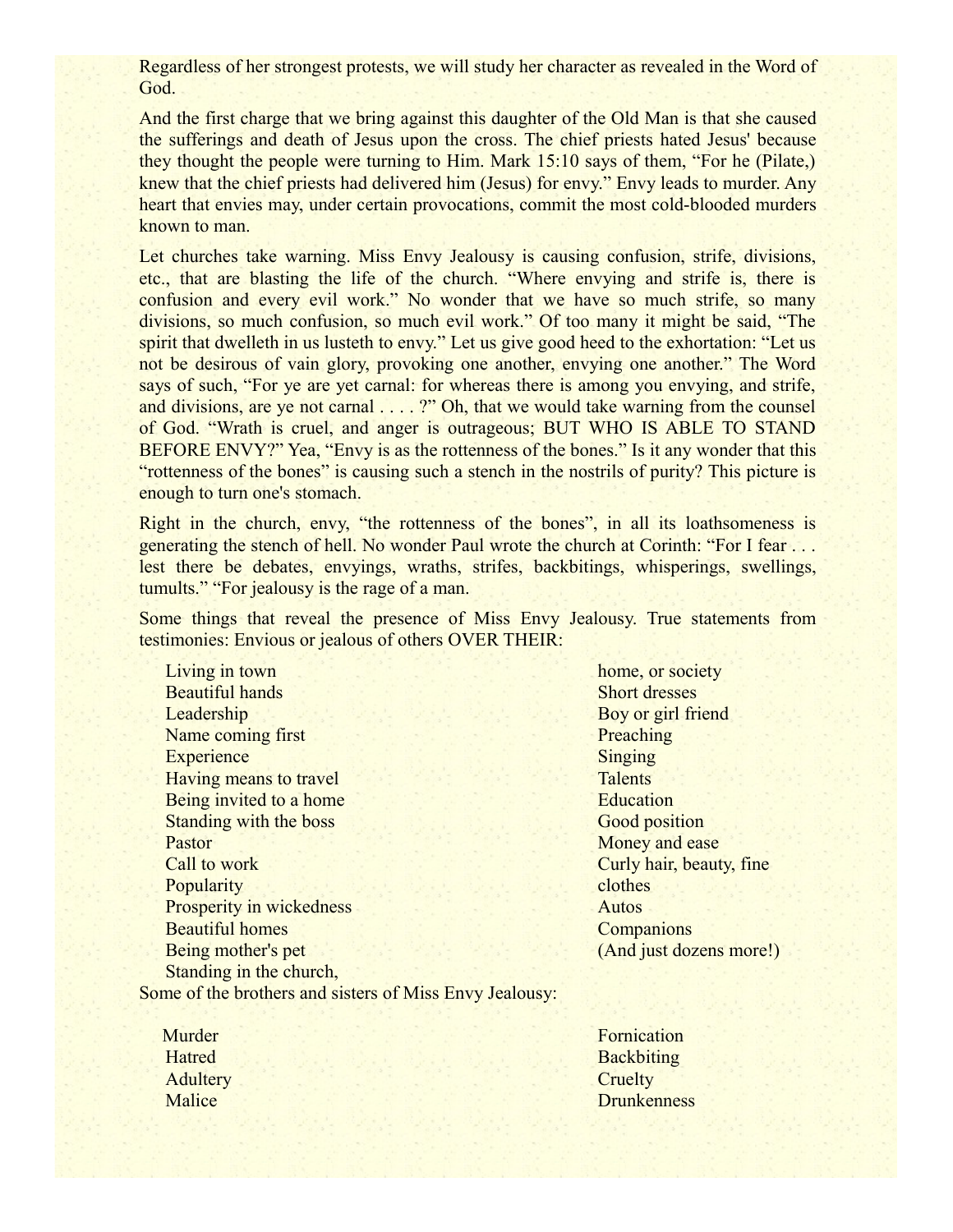### 8. THE OLD MAN'S CHILDREN – MR. SELFISHNESS

Mr. Selfishness, one of the most popular of father Old Man's many sons, thrives well in any climate. It is never too hot nor too cold, never too wet nor too dry for him to develop with amazing strides.

There is a strong family resemblance in all the children of Mr. Old Man. Son Selfishness has his own traits. His eyes are so focused that he can easily see the best of everything, his heart is so constituted that he enjoys getting the best for himself. He is old-hearted in his treatment of others, if he can only advance himself. He takes advantage of the weak, oppresses the poor, domineers the meek, is cruel towards the lame and blind and sick. All his ambitions, plans, and intrigues center around himself. He serves himself ever and always. If he ever gets liberal and gives away a pig it is to get back a hog for himself. If he ever turns a grindstone for a neighbor it is because he has an axe to grind for himself.

Mr. Selfishness can see the best chair in the room, the biggest piece of pie on the plate, the best paying church in the conference, the highest office in the district, the easiest task to do, the best part of the road when driving his car, the best room in the house, the best seat in the street car, the cream on the milk, etc. His eye is keener than the eye of an eagle when looking out for number one.

Like his brothers and sisters, he is a great church worker. He likes to control both pew and pulpit, he loves office, and uses the office to feather his own nest. You may find him in any office from the lowest to the highest. Joining forces with his father and grandfather, his brothers and sisters, he likes to run the church. Great is his popularity! His power is felt by all who love God and desire the church to be spiritual.

Like the rest of the family, he has a cordial hatred for the Bible, and is bitter against those who preach the Word. He has no use for the "Sword of the Spirit." One Scripture that always causes him to have serious spells with his heart is "Love seeketh not her own." After the Holy Spirit wields this blade, he is utterly prostrated with heart trouble. And were it not for his father and grandfather, together with those who dope him with the opiates of hell, he would be willing to crawl off and die. Another blade that causes him sinking spells with his heart is, "Thou shalt love thy neighbor as thyself." After this truth is sent home to his heart, his friends must again dope him lest lie die. Equally fatal to his heart are such blades of the Sword of the Spirit as: "In honor preferring one another." "Be kindly affectioned one to another with brotherly love." "Let no man seek his own, but every man another's wealth." "We then that are strong ought to bear the infirmities of the weak." "Bear ye one another's burdens, and so fulfill the law of Christ." "Be ye kind one to another, tender-hearted." "Look not every man on his own things, but every man also on the things of others." "In lowliness of mind let each esteem other better than themselves." Some traits that manifested selfishness. These statements are taken from living witnesses: SEEING THE:

Biggest apple Best chair Best part of the road Cream on the milk Easiest and cleanest job Place of boss Place of mother's pet Driver's seat Best-paying church Largest piece of pie Prettiest dress

Place of comfort Most of the candy Best horse Best auto Head of things Comfort of self Best seat in the street car Place of honor Honor of the world Praise of man Best room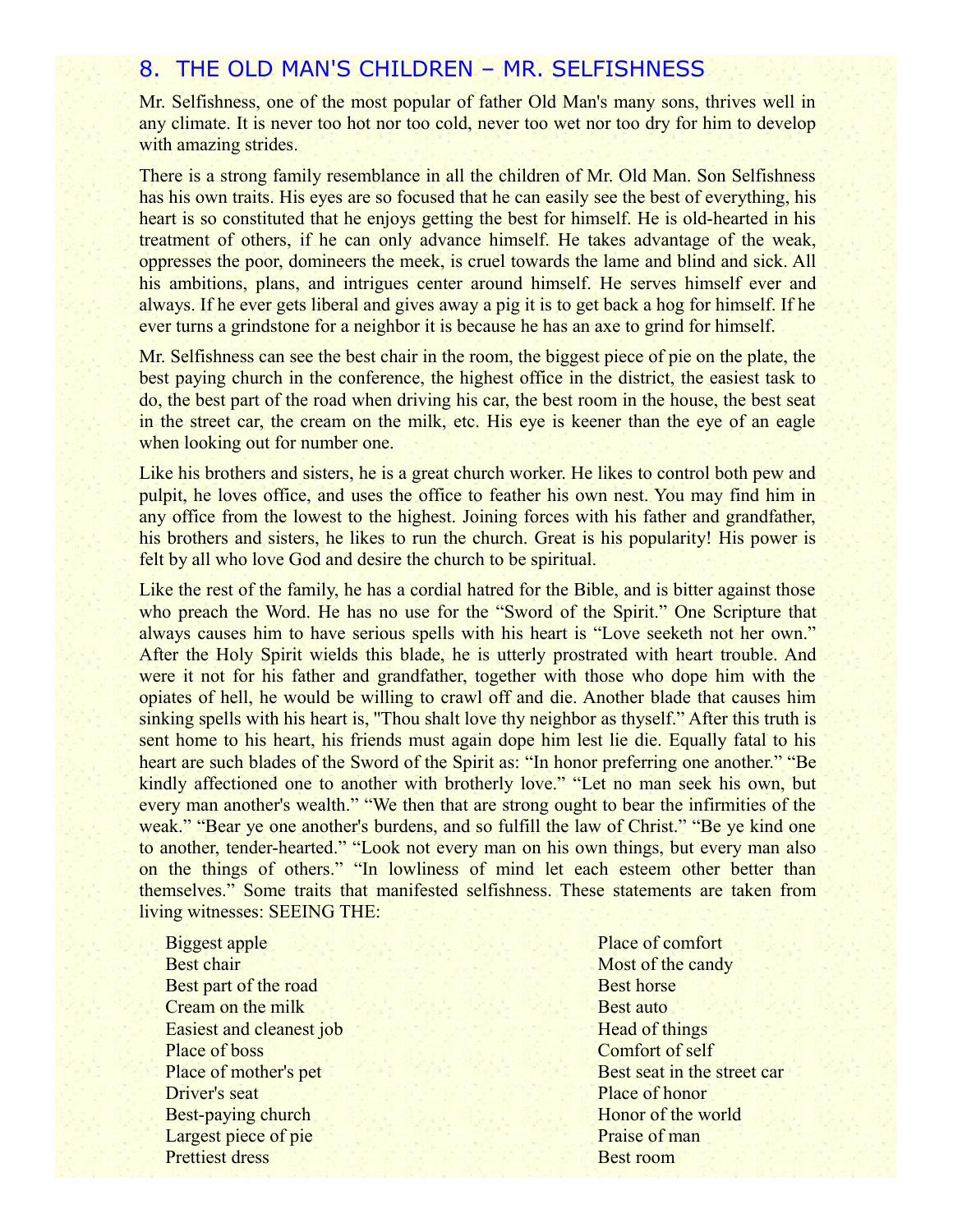Best place at the table Place of ease while mother worked

Best potatoes in the barrel Best of the trade BEST OF EVERYTHING

FISHING FOR SELF ALL THE TIME AND EVERYWHERE ...

## 9. THE OLD MAN'S CHILDREN – MISS DECEIT

The next child of the Old Man's family to introduce is his beloved daughter, Miss Deceit. She has many traits of character by which she may be distinguished from her many sisters. She is very apt in deceiving by making false pretensions, by feigning to be friendly when her heart is filled with hatred, by using shrewd subtlety, by a spirit of carnal treachery, by beguiling with her charming manners, by her pernicious double-dealing and duplicity, by lying fabrications, by betraying confidences, by decoying into Satan's traps, by using the most polluting of methods, by all the arts known to fiends of hell.

This child is a great favorite with her father and her grandfather. She is one hundred per cent loyal to them, and they pet and pamper her. In fact they could not carry on their work of blasting humanity and populating hell without her.

To our great surprise at such a character, she is a great church worker. She is a leader in church affairs, in the Sunday School, the prayer meeting, the board meeting, the camp meeting, in short, when ever the work of salvation is undertaken. Being more refined, polished, and cultured than her brothers, Anger, Murder and Adultery, she can work right among the church people and do untold harm to the cause of God. She is a great and successful worker even around the altar. Here is where she uses her greatest skill, cunning, duplicity and subtlety in deluding human souls. But for her with her good reputation, polished manners, and charming way the Old Man, her father, and Satan, her grandfather, would lose many souls that she betrays into their hands. And wherever you find Miss Deceit, you will also find her brothers and sisters: Pride, Envy, Jealousy, Malice, Hatred, Spite, Spit-fire, Wrath, Fornication, Adultery, Murder, Love of Praise, Doubt, etc. These are always close to their sister, Miss Deceit. True, they may be hiding themselves like the companion of a rattlesnake will hide near the one you are killing.

We reap as we sow. Not only is Miss Deceit deceiving others; but true to the law of reaping, she is herself is deceived. The Bible speaks of wicked men, who are "deceiving and being deceived." This, no doubt, accounts for the high profession but carnal life of Miss Deceit. Her closest friends and associates know that her life is absolutely contrary to her profession. The Word of God is always true. The very fact that she can go on in this deceived condition verifies the truth of the Bible. This is why so many in the church – laymen and ministers – are resting on false security, living carnal lives, deceived and yet thinking they are right with God.

Miss Deceit works upon the young and the old. Her field is from the babe in the cradle to the old man on his deathbed. It is as natural for a child to deceive as for sparks to fly upward. Before a baby is six months old, he will get red in the face, cry as though a pin is sticking him, and when his mother picks him up, he will coo and smile like an angel. Thus early has he learned the art of acting a lie and deceiving his mother. This trait is born in every child. It is a twist, a warp of the nature and nothing will ever fully eradicate it from the heart but the work of entire sanctification.

However popular Miss Deceit is in her own circles, the Word of God is her avowed enemy. Her nature is absolutely contrary to love. Jeremiah, under the inspiration of the Holy Spirit, gives us a true and exact picture in a very few words: "The heart is deceitful above all things, and desperately wicked." This picture is black indeed. It shows that the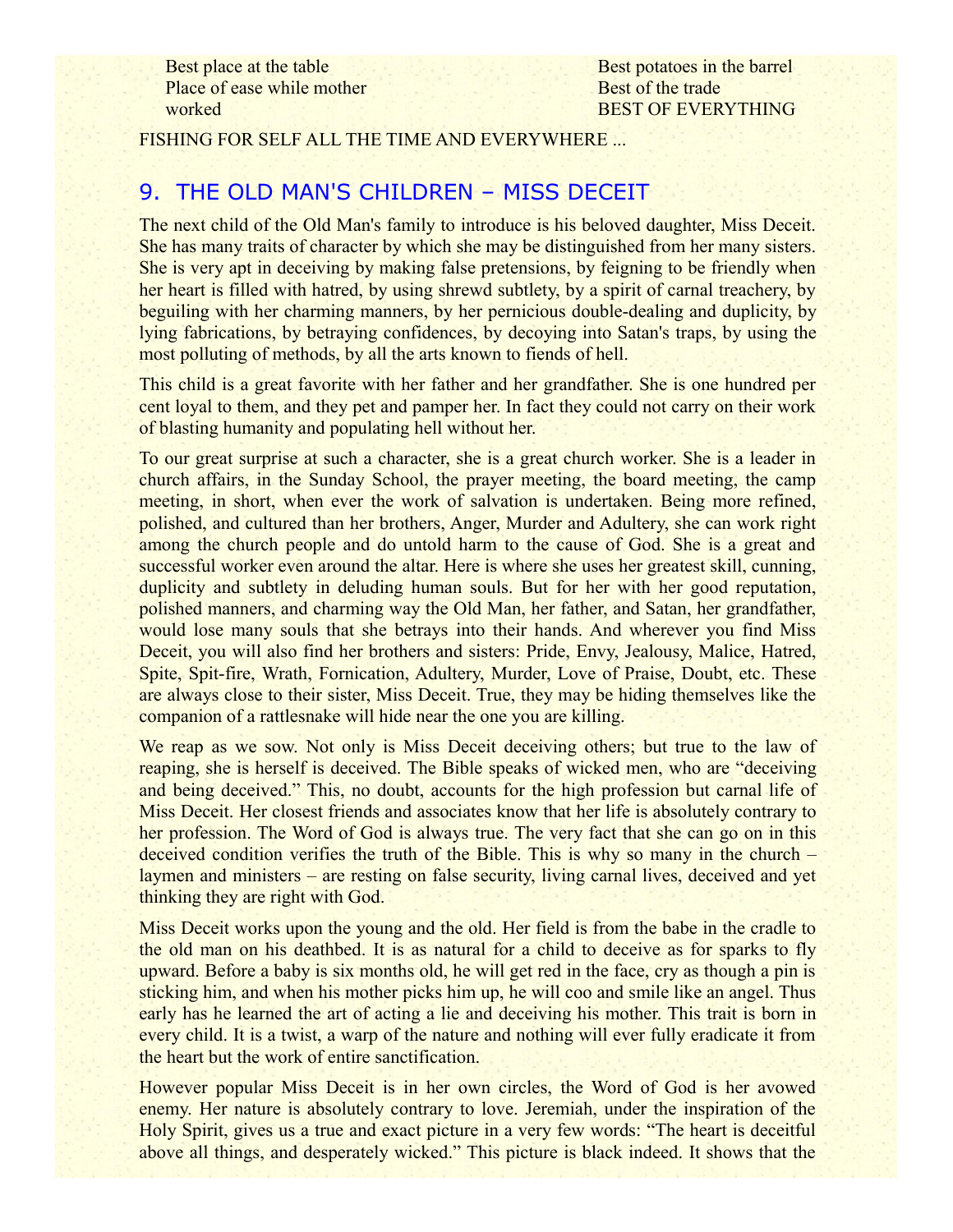natural human heart is totally depraved and hopelessly wicked. Only God knows the depths of the heart. Only He can search it to the very depths.

Wise was the Psalmist when he prayed: "Search me, O God, and know my heart." There are too many prophets who are prophesying lies, too many who are prophesying out of the deceit of their own heart. Thus are they deceiving the multitudes. Of many does the Word say: "The pride of thine heart hath deceived thee." How true again is the Word of God: "The kisses of an enemy are deceitful." This is verified in the kissing of Jesus by Judas. O cruel, murderous deceit! Many have found that Miss Deceit has a tongue that "deviseth mischiefs; like a sharp razor, working deceitfully." No wonder our God graciously warns us of the treacheries of Miss Deceit: "Take heed that ye be not deceived," and to put off the "old man, which is corrupt according to the deceitful lusts."

Some traits of Miss Deceit taken from living witnesses: Trading a worthless horse for a good one. Putting the best of the wheat on the top of the load. Taking the cream off, and filling up with water. Saying, "I am so glad to see you," but was lying. Telling children that there is a Santa Claus. Telling children that a ghost would get them. Professing to be sanctified to keep company with a girl. Putting the biggest apples on the top of the basket. Pretending to go to sleep to keep from washing dishes. Deceiving people by flattery. In planting pumpkin seeds, dug a hole and buried the most of them. Being up a miff tree, but pretending to keep sweet. Taking off shoes when coming home late. Pretending to pay for something, but did not. Pretended that the cat broke the dish. Pretended that I was not at home. Pretending to go to revival meeting, but went to dance. Pretending to repent, but deceived people. Pretending to buy fifty cents worth of sugar, but spent a dime for candy. (These are but a few out of many.)

## 10. THE OLD MAN'S CHILDREN – MISS LOVE OF PRAISE

Miss Love of Praise is the next daughter of Mr. Old Man that we have the pleasure (?) of meeting.

Her distinguishing traits are: ears that are inclined to flattery and praise, a heart that feeds on these, to her, sweet morsels, a tongue that is swift to discredit others, feet that run after applause and eulogy, and a disposition to "be all things to all people" that she may win the more self-praise.

While she enjoys a wonderful reputation on account of her outward appearance, yet she is a full sister to her brothers and sisters, -- Anger, Wrath, Spit-fire, Murder, Adultery, Malice, Backbiter, etc.

She is one of the family.

Miss Love of Praise, like her sister, Miss Deceit, is a very successful worker in the interests of her father and grandfather. She is the more dangerous to the work of salvation on account of her great popularity and diplomacy. She and Miss Deceit work together in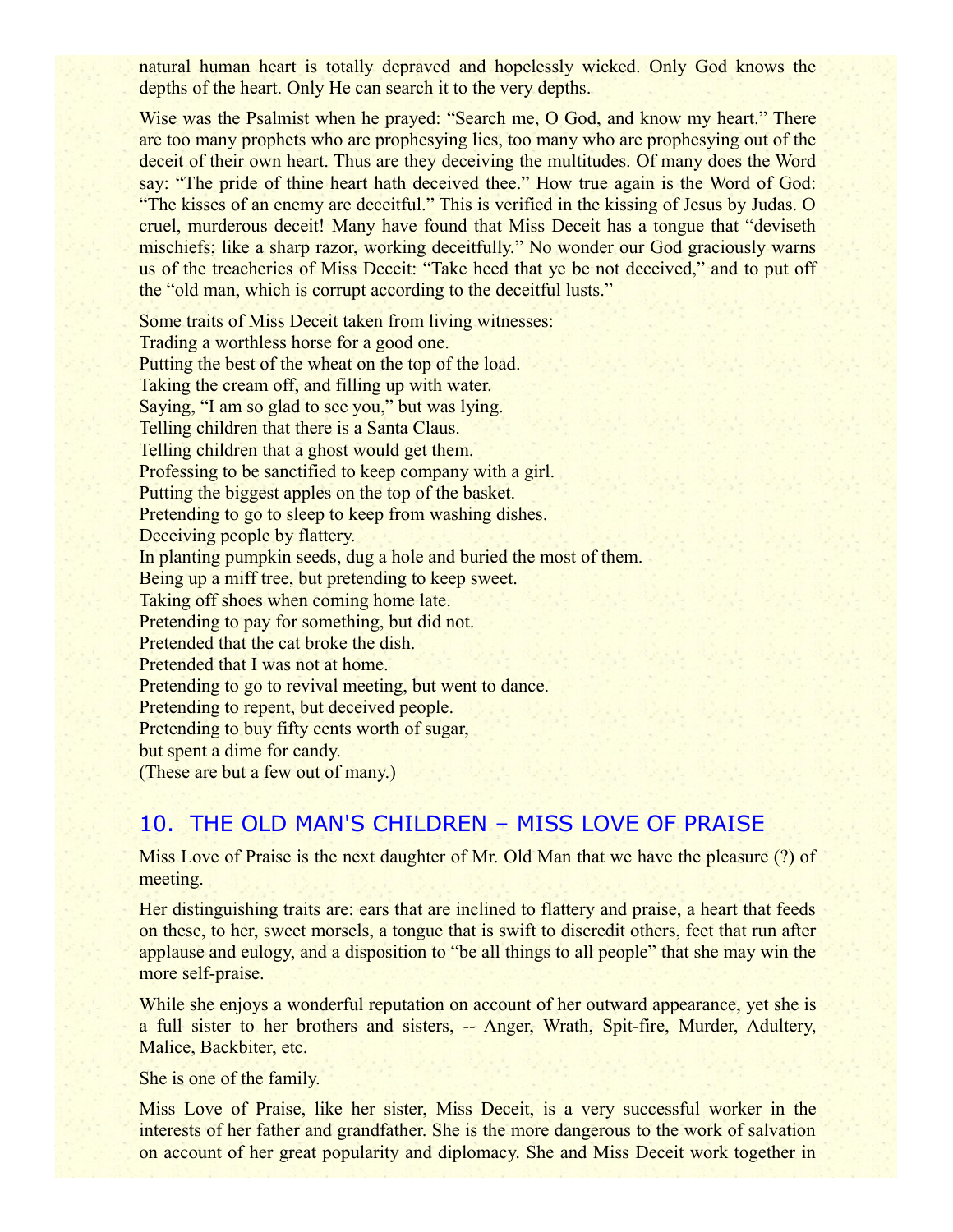harmony and unity. Thus are they able to the more easily deceive the human heart. Thus hell laughs in glee and demons celebrate over their great success. Many under deep conviction of their need of salvation and holiness would yield to the Spirit, but they so love the praise of man that they refuse to humble themselves before God.

They, like the chief rulers, "love the praise of men more than the praise of God." Miss Love of Praise often does her most successful work among preachers. In her flattery, eulogy and treachery, she gets them to compromise in their preaching, or to let down the bars or lower the standards to increase church membership, or to refuse to seek the glorious experience of entire sanctification lest they lose their reputation, etc., etc. She is a great worker in all church affairs. From the most humble member in the laity to the highest official in the ministry is her range of pernicious activities.

She is no lover of the Bible. She likes programs, suppers, intellectual, star-soaring sermons, but has a disrelish for prayer meetings and preaching of the Word. She has the fatal earmarks of carnality. No wonder that she hates the Word, which is the sword of the Spirit. She has a special hatred for those who are preaching that she, all her brothers and sisters, and her father should be put to death. She loathes and despises those who preach that Jesus can cleanse the heart from all inbred sin.

Some of the things that reveal Miss Love of Praise. True testimonies: Love of Praise LED ME:

To vanity over my personality. To compromise in my preaching. To be ashamed to seek holiness. To vanity over musical talent. To go up the miff tree when I was not lauded and praised. To taking self-glory over my singing, over my looks, over my speaking, and over my wit. To pride over my success as preacher, as farmer, as cook, as leader. To hate the preacher who preached to my heart. To self-praise over my reading ability. To strut over my morality, my goodness. To dress my children so as to bring commendation from carnal friends. To grieve the heart of God over failure to humble myself. And many more!

## 11. THE OLD MAN'S CHILDREN --THE TRIPLETS

In our study of the Old Man's children, let us now have the pleasure (?) of meeting Miss Impatience, Mr. Provocation, and Mr. Vengeance. These three children are robust members of this carnal family. You are so well acquainted with them that you will need no introduction. However, let us study some of their most prominent characteristics.

Miss Impatience is noted for her murmuring and fretful spirit, her lack of meekness, longsuffering, gentleness and submission. She is short on forbearance with others. It is hard for her to suffer long and be kind. Her calmness of spirit is disturbed in trials and tests. She is short-winded on endurance.

She is not inclined to undergo persecutions with sweetness of spirit. Those who try her are liable to receive the benefit of her rasping tongue. The children in the home, the neighbors, or even the cats and dogs, etc., are not to be blamed for wishing that Miss Impatience would go to an old-fashioned camp meeting and die. What a blessing if she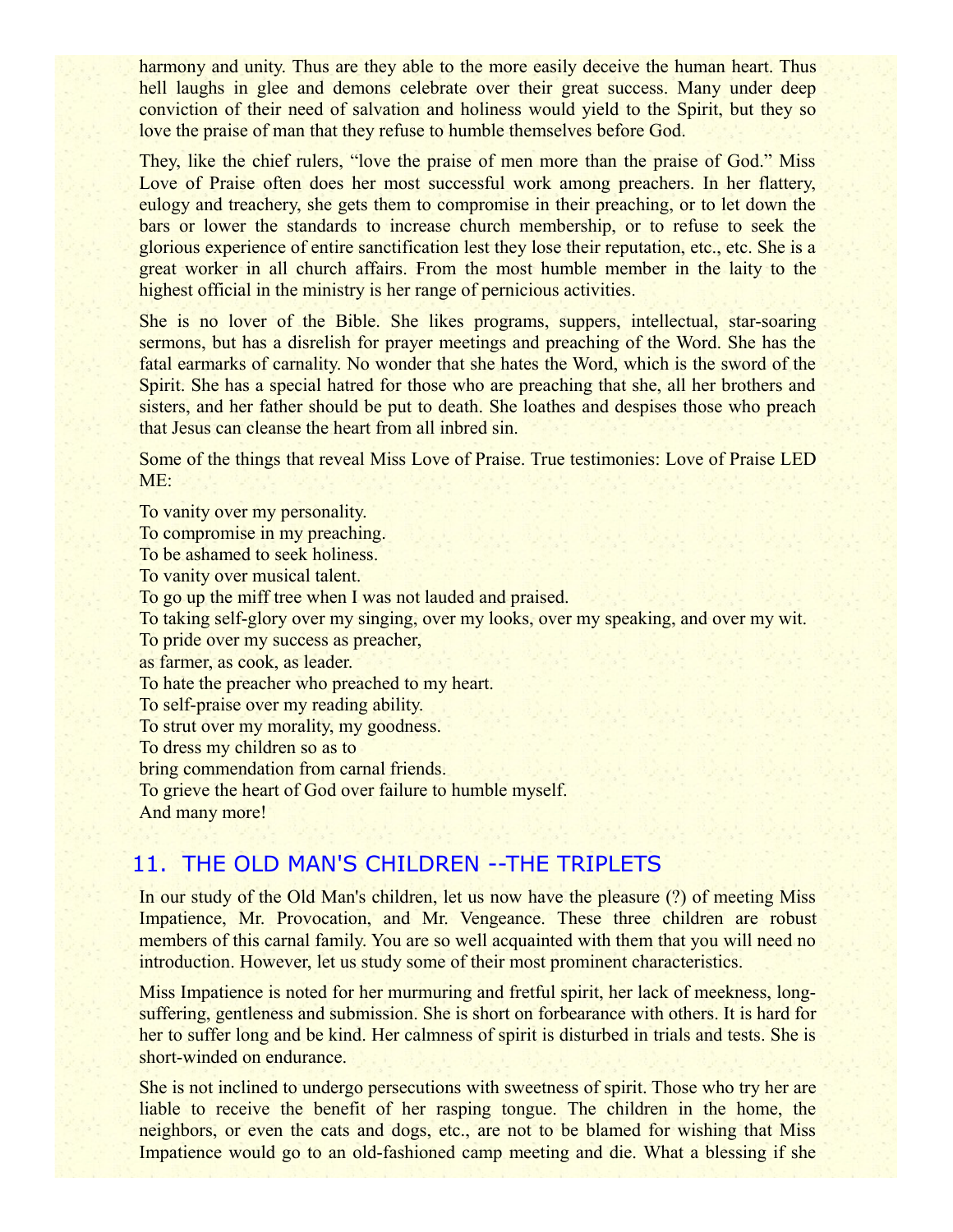would only let God transform the wolf of impatience into the lamb of patience. Jesus has said: "In your patience possess ye your souls." How important, therefore, that Miss Impatience be electrocuted, and Miss Patience be brought to life.

Mr. Provocation, the second of the triplets, is noted for his resentment, his anger, his irritating words and actions. He is quick to take affronts, is easily insulted, is touchy. If not handled with due consideration, he goes up the miff tree. When pouting, he often becomes very aggravating right in the midst of church work. It is sad to see him have his spells right in the home, or prayer meeting, or board meeting, or camp meeting, etc. In having his spells, he may either give way to bitterness, sarcasm and insolence, or he may grow sullen, grouchy or stubbornly silent – reminding one of an old balking mule – or on the other hand he may be puffed up, swelling out with importance, and strut around with selfimportant airs.

His name must head the list. He must be asked to play or sing or preach or have the most important place or position. You will find him in nearly every home, and church, and camp meeting, and assembly. Woe to those who do not handle Mr. Provocation with the proper gloves of honor and dignity. It is hard for him to take reproof even when given kindly. He must be given the best bed, the best food, the easiest and cleanest work. He must never be slighted, or crossed in his plans, or asked to do anything beneath his dignity. To find out more about this son of the Old Man turn to the list of things that revealed Mr. Anger in a former .

The last of these triplets is Mr. Vengeance. He is certainly a hale and hearty son of Mr. Old Man.

Under provocation his heart is inflamed with a desire for retaliation. He gets this passion of heart, this sinful inflammation, from his father. He has a strong inclination to get even with others. When his heart is inflamed with this desire, he is liable to go to any lengths to satisfy his provoked heart.

Some have wrecked property, or killed their neighbor's stock. Others have robbed people of their good reputation, have spitefully planned to wreck lives and homes and even churches. Others have gone to the diabolical extreme of taking life, have committed the most atrocious murders. Only the eradication of inbred sin can fully remove this condition from the human heart.

## 12. THE OLD MAN'S CHILDREN – OF MANY CLASSES

To describe all the children of father Old Man would be impossible within the compass of this book. As far as we know, there is no compiled list of his children, but there are certain groups of similar traits. Shall we notice a few of these?

The children that appeal to the flesh, among whom are these sons and daughters of Mr. Old Man: Adultery (often only in the heart), Fornication, Uncleanness, Lasciviousness, Lust, Dance, Glutton, etc. These children work on the human heart and body. Through the influence of their activity, man gives way to the flesh. Evil imaginations are welcomed, overeating is indulged in which tends to stir up the animal in man, and often tobacco, cigarettes, and strong drink are freely used. These influences have a tendency to inflame the human heart as described by Jesus in Mark 7:21-23. From these things we turn with loathing. Only God can save the human heart from them.

The children of father Old Man who appeal to the tongue, among whom we note some sons and daughters: Scandal, Sarcasm, Evil Speaker, Backbiter, Whisperer, False Witness, Discord Sower, Tattler, Long Tongue, Murmurer, Grumbler, Mocker, Criticiser, Gossiper, Liar, Blasphemer, Curser, Big Ear, etc., etc. All these are carrying on their pernicious work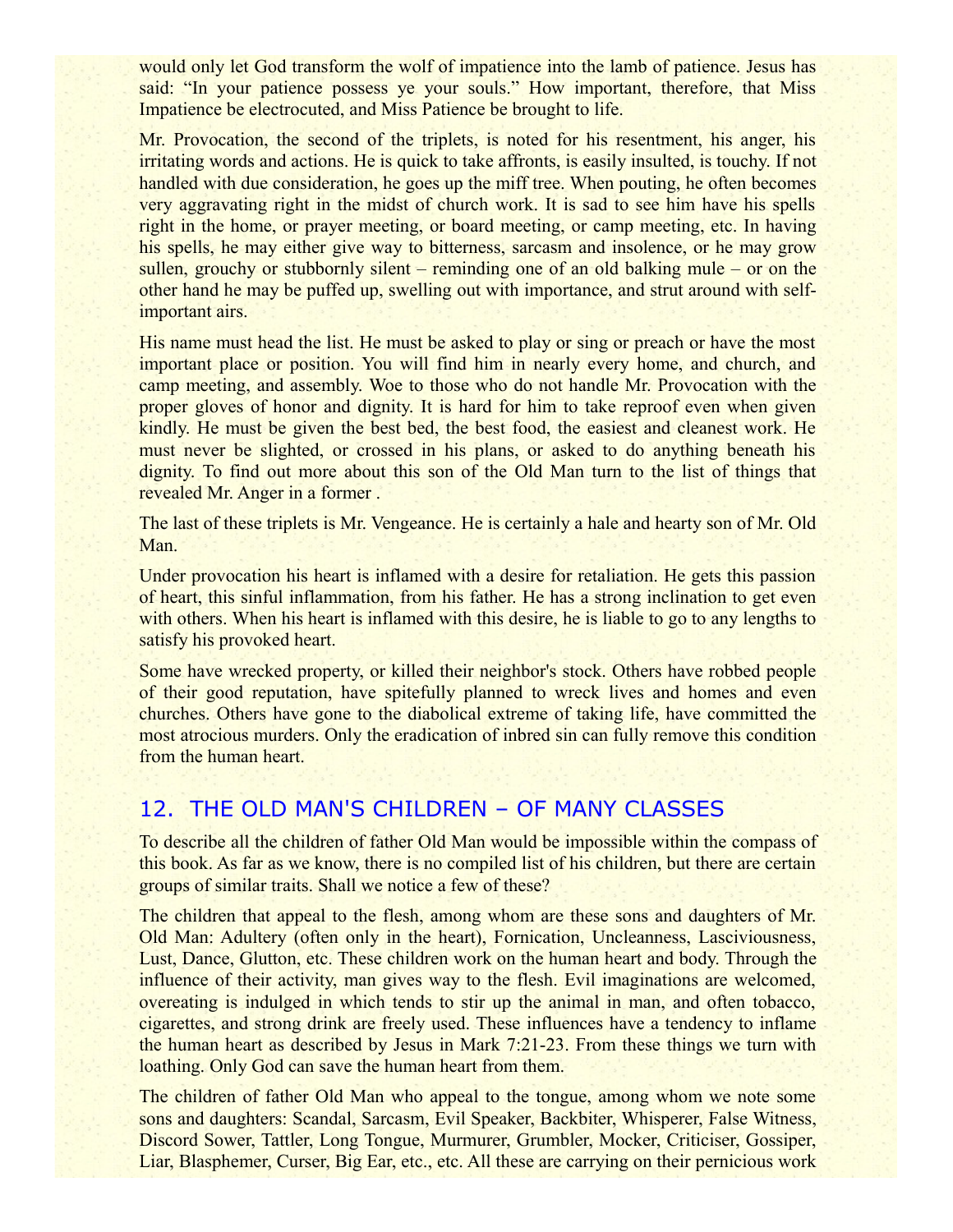to the intense delight of their father, Mr. Old Man, and grandfather, Mr. Satan. They wreck homes, blast lives, divide churches, kill reputations, populate hell, etc.

The egotistical children, among whom may be mentioned sons and daughters as follows: Boasters, Self-sufficiency, Self-righteousness, Heady, High-mindedness. These with many others carry on their share of the work of damning souls. They are proud of their attainments. They are so wise that they think the Bible is out of date. What cannot be proved by human reason is, to them, to be rejected.

This leads man into Evolution, Higher Criticism, Rationalism, Deism, Infidelity, Modernism, etc.

Among the more refined (?) children, we find such sons and daughters as: Love of Creature, Love of Self, Love of Style, Love of the World, Love of Popularity, Love of Pomp, Splendor of Life, Haughtiness, Worldly Conformity, Touchiness, Peevishness, Carnal Cunning, Ingratitude, Guile, Sensitiveness, Self-glory, Evil Suspicion, Pride of Life, Self-pity, Vanity, Carnal Ambition, Conceit, Arrogance, etc. All these are working as faithfully for the interests of hell as are the children Anger, Adultery, Murder, Blasphemy, Deceit, etc.

Among the "love of money" children are such sons and daughters as: Covetousness, Greed, Miser, Extortioner, Thief, Cruelty, Oppression, Hardheaded, No Pity, Evil Eye, Betrayer, Love of Gain, etc.

All these are faithful workers for the advancement of sin.

Among the mulish sons of Mr. Old Man we find:

**Stubbornness** Rebellion **Obstinacy** Hard-head

Self-will **Contrariness Inflexibility** 

Among the children of uncertainty, we find such sons and daughters as: Doubt, Bondage, Question Mark, Discouragement, Wavering, Weakness, etc. These children are very active in the interests of their father and grandfather. Satan is well pleased with their work unless they go too far. If they go too far, it will reveal the presence of the Old Man. Satan does not want to do this lest those who are troubled with these children should go to a camp meeting or a revival and have Mr. Old Man put to death.

Among the indolent children we find such sons and daughters as: Sloth, Indolence, Laziness, Slowpoke, Love of Sleep, Love of Ease, etc. These children are all successful in aiding father Old Man in his destructive campaign against godliness.

Time would fail us to go on and describe all of the children of father Old Man. This is a suggestive study. You may continue it to the profit of yourself and others.

### 13. THE OLD MAN, REGENERATION, AND SUPPRESSION

God is love. Love always plans for the best of those who are loved. Through the marvelous Atonement, provision has been graciously and fully made whereby man may be delivered from carnality or the old man.

The first step in this great deliverance is the experience of regeneration. After a contrite heart truly repents, salvation is possible by a simple heartfelt faith in Jesus, the Lamb of God. Saving faith has been defined as "An act of venturing trust whereby one believes in his heart that God, for Christ's sake, pardons all his sins." "Regeneration may be defined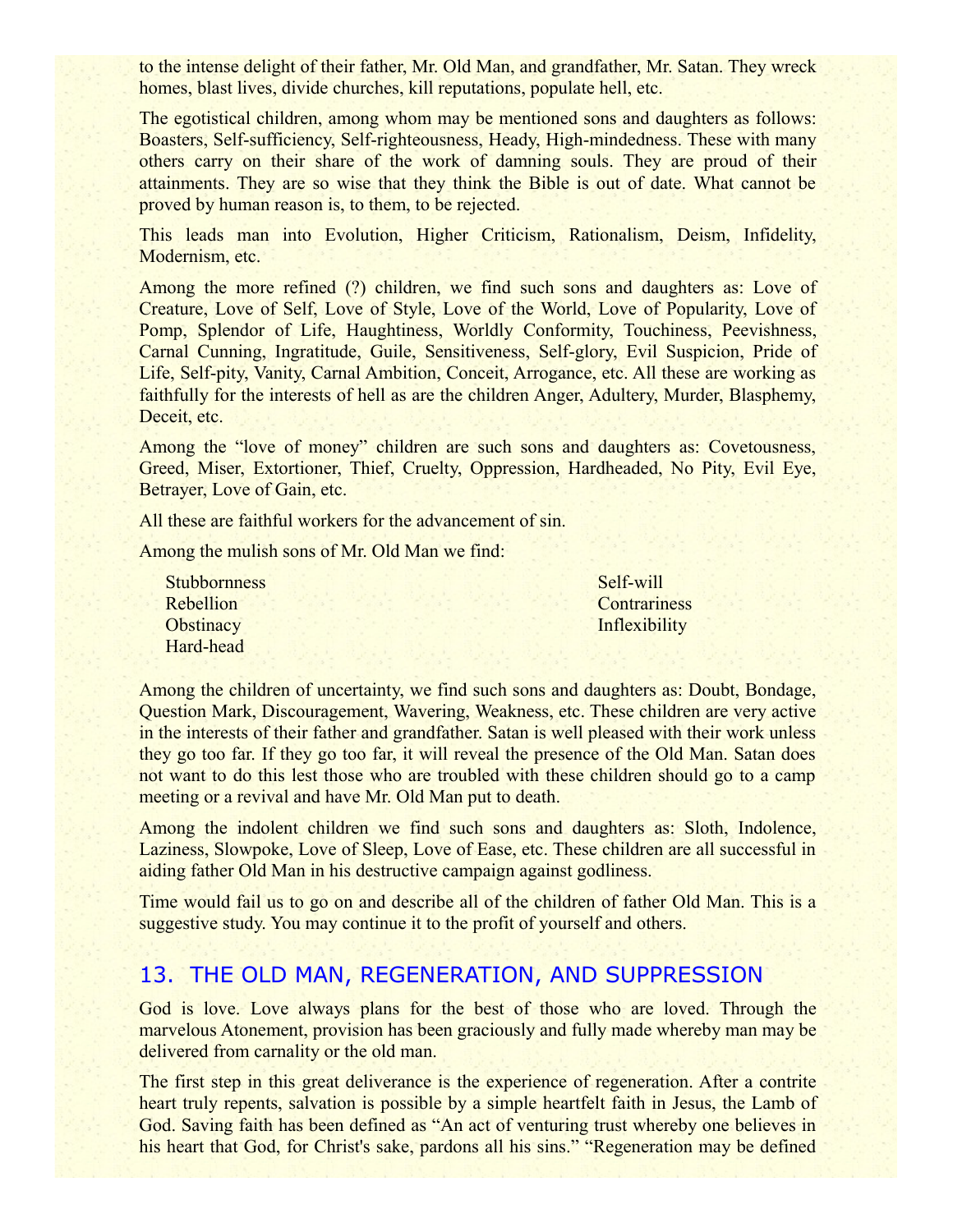to be that moral change in man, wrought by the Holy Spirit, by which he is saved from the love, the practice, and the dominion of sin, and enabled, with full choice of will and the energy of right affections, to love God and keep His commandments." Regeneration is a great work of grace. The penitent soul is freely and fully forgiven every sin ever committed. The heart is radically changed. One who is born of the Spirit passes from death unto life, is a new creature in Christ Jesus, has peace with God, is free from condemnation, loves the brethren, loves and forgives his enemies, has righteousness and peace and joy, has the witness of the Spirit, loves the Word and prayer and the things of God, has victory over sins, has the old man suppressed.

Glorious as is the work of regeneration, it does not destroy the old man. Carnality, or inbred sin, or the old man, etc., etc., is not destroyed when one is born of the Spirit, but is suppressed. By God's grace the converted heart can and does restrain, or suppress this old man. Suppression is good as far as it goes. Were there nothing better provided for redeemed man than suppression, he ought to leap and rejoice with great joy over this victory over this great enemy. If a man have a family of children playing in a yard and a rattlesnake lives near by, it would be far better to suppress the rattler than to let him go free. But the better thing would be to kill the old rattler so that he would never poison any of the children. It is good for a Christian to suppress the old man, but far better to have him destroyed. A family had a favorite dog. This dog was getting old and cross. He had been faithful and was dearly loved of all the family. He was very cross to visiting children. To keep him from biting children who were playing in the yard, they would put a large box over him to suppress him, but he would growl on the inside. One day he became so stirred up, that he got out of the box and bit one of the children. That night the family had a long consultation about what to do with old Rover. They loved him, he had been so true and faithful. Yet they wanted the children who came to be safe. At last, it was decided – as much as it grieved them – that old Rover must be killed. He was taken out into the woods and shot. He never growled again.

It is a sad fact according to experience that many regenerated saints do not always suppress the old man. They, at times, give way to his stirrings and must repent and ask God's forgiveness. Thus many live an up and down life for a time. This is not God's plan for His children. His plan, His provision is that they, in a justified state, suppress the old man.

And to retain this experience, one must keep the old man down by God's grace. Failure to do this requires genuine repentance and a reinstatement in the grace of God. Others in a justified state live so close to God that the old man does not dare manifest himself. He is so suppressed that many justified people are deceived. They believe that, because they do not feel the stirrings of carnality within the heart, it is not there. Sometimes it is only by the searching of the Holy Spirit that inbred sin is detected. The heart is so deceitful that only God can know and search it. David was therefore wise when he prayed: "Search me, O God, and know my heart." The old man will do anything rather than die. He had rather play possum and live in the heart of a believer than to reveal himself and die. For while in the heart, though playing dead, he is constantly defeating the believer from having the victory that God wills. While in the heart even in a quiet condition, he is constantly sapping the vitality of the believer. As some unknown disease in the body weakens the physical heart, so he is weakening the heart of the saint. Therefore, the old man is satisfied to play dead with many who walk close to God. Yet he is very much alive. And the time usually comes when he comes to life in full vigor. It certainly behooves man, regardless of his profession of any state of salvation, to in all humility and honesty of heart pray: "Search me, O God, and know my heart." The old man together with Satan is too cunning and shrewd for man to overcome.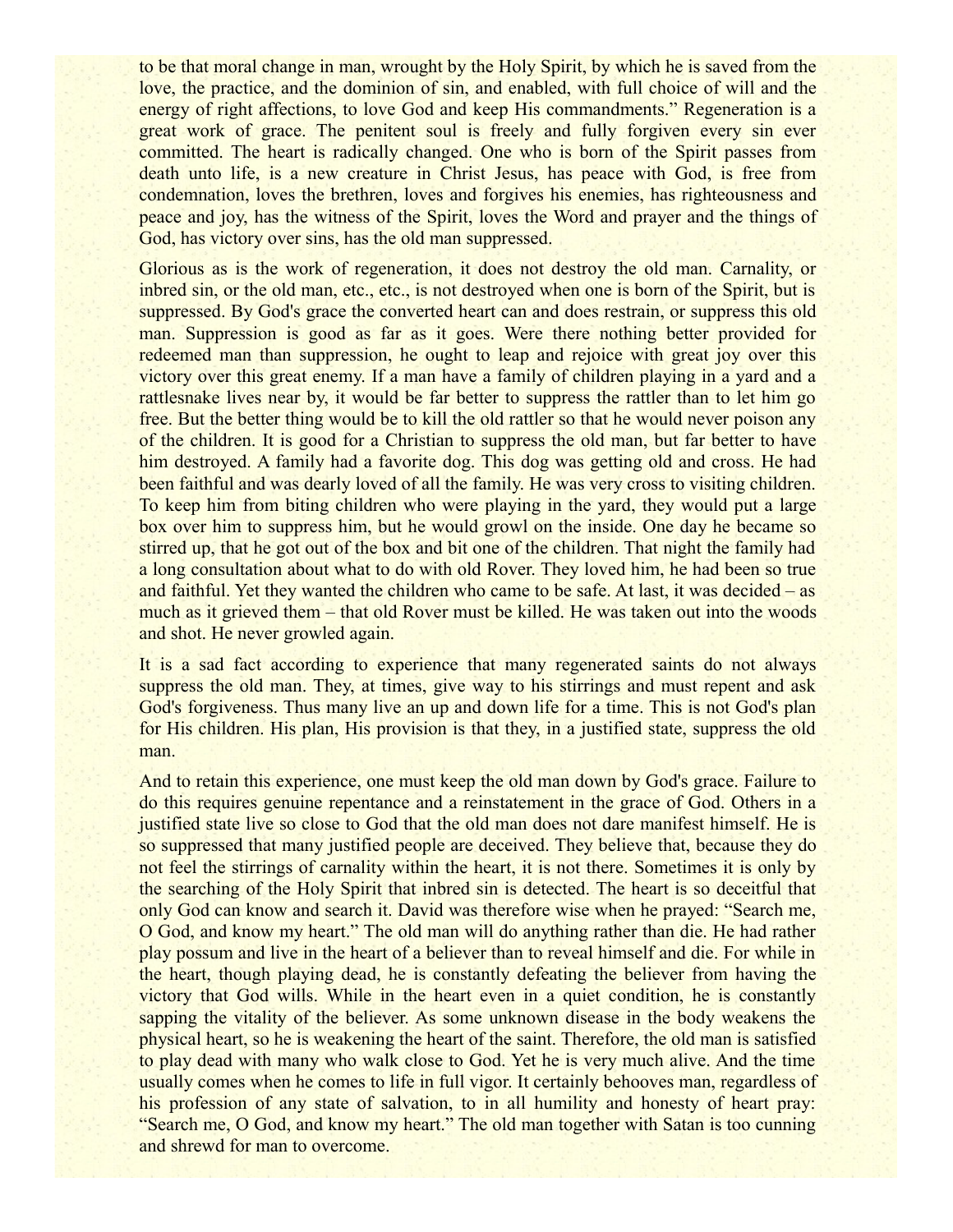### 14. THE OLD MAN IN A JUSTIFIED HEART

This is a continuation of the last chapter. The old man lives in the heart of one who is truly born again. He lives but does not reign. In the sinner's heart he reigns. He is in the heart of the justified against the Spirit of God. Outside of the Word of God, we have no better authority than John Wesley, who, like Paul, had a special dispensation of the Gospel committed unto him.

"The sum of all is this: There are in every person, even after he is justified, two contrary principles, nature and grace, termed, by St. Paul, the flesh and the Spirit. Hence, although even babes in Christ are sanctified, yet it is only in part. In a degree, according to the measure of their faith, they are spiritual; yet, in a degree, they are carnal. Accordingly, believers are continually exhorted to watch against the flesh, as well as the world and the devil. And to this agrees the constant experience of the children of God. While they feel this witness in themselves, they feel a will not wholly resigned to the will of God. They know they are in Him, and yet find a heart ready to depart from Him, a proneness to evil in many instances, and a backwardness to that which is good. The contrary doctrine (that we are entirely sanctified at conversion) is wholly new, never heard of in the Church of Christ from the time of His coming into the world till the time of Count Zinzendorf, and it is attended with the most fatal consequences. It cuts off all watching against our evil nature, against the Delilah which we are told is gone, though she is still lying in our bosom. It tears away the shield of weak believers, deprives them of their faith, and so leaves them exposed to all the assaults of the world, the flesh, and the devil."

When asked if one who is justified did not have the manifestations of perfect love, he replied: "What! Total resignation to the will of God, without any mixture of self-will? Gentleness without any touch of anger, even the moment we are provoked? Love to God, without the least love to the creature, but in and for God, excluding all pride? Love to man, excluding all envy, all jealousy, and rash judging? Meekness keeping the whole soul inviolably calm? And temperance in all things? Deny that any ever came up to this, if you please; but do not say all who are justified do." Again he says: "There does still remain, even in them that are justified, a mind which is in some measure carnal (so the apostle tells even the believers at Corinth, 'Ye are carnal'); a heart bent to backsliding, still ever ready to 'depart from the living God;' a propensity to pride, self-will, anger, revenge, love of the world, yea, and all evil; a root of bitterness, which, if the restraint were taken off for a moment, would instantly spring up; yea, such a depth of corruption, as, without clear light from God, we can not possibly conceive." Also "Though we readily acknowledge 'he that believeth is born of God,' and 'he that is born of God doth not commit sin,' yet we can not allow that he does not feel it within; it does not reign, but it does remain." Concerning Paul's message to the Corinthians, he writes: "I, brethren, could not speak unto you as unto spiritual, but as unto carnal, as unto babes in Christ. Ye are yet carnal; for whereas there is among you envying and strife, are ye not carnal?' (Chap. 3:1-3.) Now here the apostle speaks unto those who were unquestionably believers, whom, in the same breath, he styles his brethren in Christ, as being still, in a measure, carnal. He affirms, there was envying (an evil temper), occasioning strife among them, and yet does not give the least intimation that they had lost their faith. Nay, he manifestly declares they had not; for then they would not have been babes in Christ. And (what is most remarkable of all) he speaks of being carnal and babes in Christ, as one and the same thing, plainly showing that every believer is (in a degree) carnal, while he is only a babe in Christ." Again he writes: "From what has been said, we may easily learn the mischievousness of that opinion, that we are wholly sanctified when we are justified; that our hearts are then cleansed from all sin. It is true, we are then delivered, as was observed before, from the dominion of outward sin; and, at the same time, the power of inward sin is so broken, that we need no longer follow,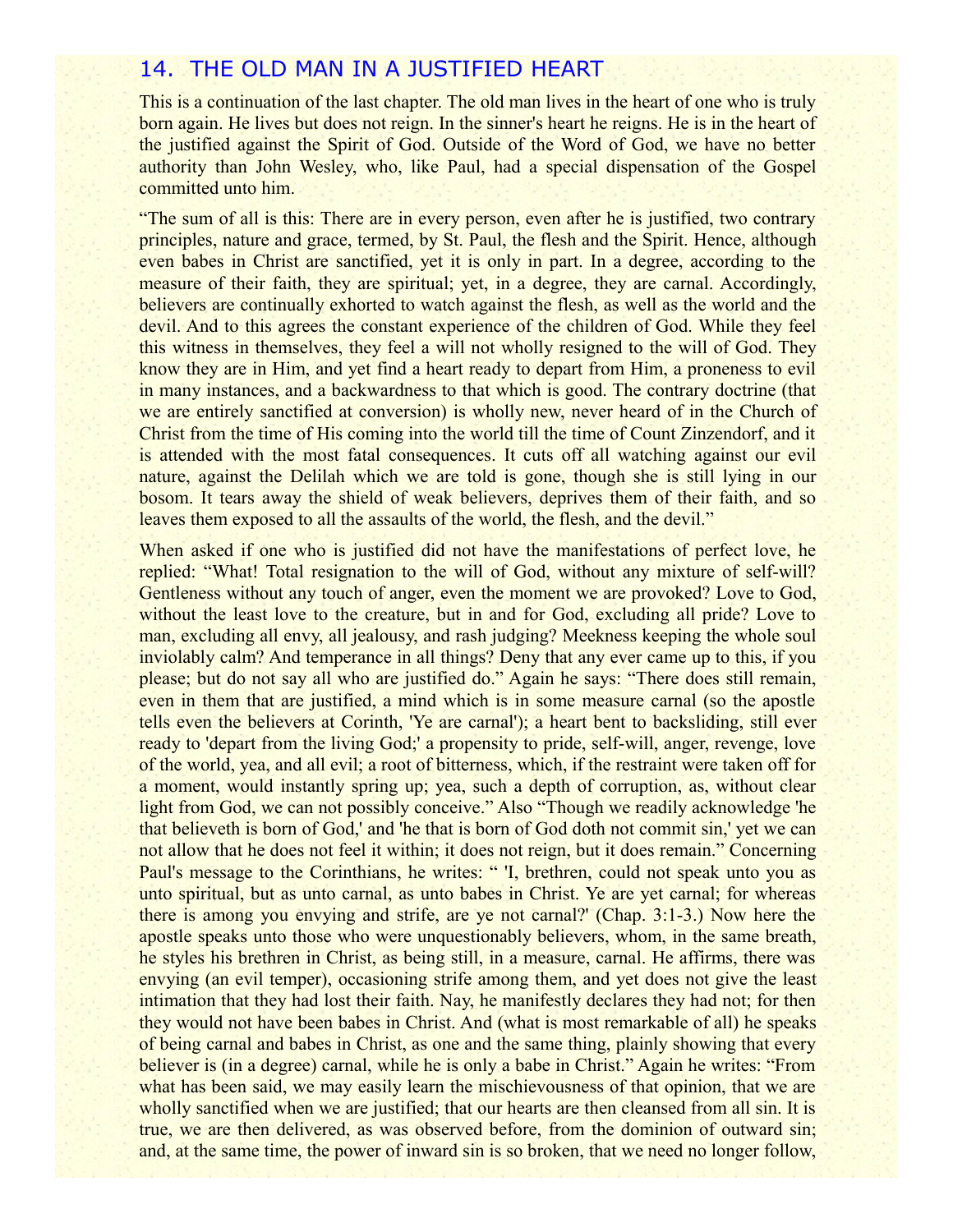or be led by it: but it is by no means true, that inward sin is then totally destroyed, that the root of pride, self-will, anger, love of the world, is then taken out of the heart; or that the carnal mind and the heart bent to backsliding, are entirely extirpated. And to suppose the contrary is not, as some may think, an innocent, harmless mistake. No: it does immense harm: it entirely blocks up the way to any farther change: for it is manifest, 'They that are whole do not need a physician, but they that are sick.' If, therefore, we think we are quite made whole already, there is no room to seek any farther healing.

On this sup position it is absurd to expect a farther deliverance from sin, whether gradual or instantaneous.

"On the contrary, a deep conviction that we are not yet whole; that our hearts are not fully purified; that there is yet in us a 'carnal mind,' which is still in its nature 'enmity against God;' that a whole body of sin remains in our heart, weakened indeed, but not destroyed; shows, beyond all possibility of doubt, the absolute necessity of a farther change." One more quotation: "You may obtain a growing victory over sin from the moment you are justified. But this is not enough. The body of sin, the carnal mind, must be destroyed; the old man must be slain."

In harmony with these quotations from John Wesley is the experience of the twelve Apostles. In His prayer for them, in the seventeenth of John, Jesus states that they were genuinely converted. He left no question mark as to this. Nothing is more clearly stated in the Word. A study of their lives gives us a deep insight into the workings of carnality in a believer. They had a man-fearing spirit, they had a spirit contrary to perfect love, they had a spirit of revenge (See Luke 9:54, 55), they had unbelief mixed with their faith, and a hardness of heart contrary to a holy state, they were guilty of seeking the honor that comes from man, they were guilty of having suspicion one of another, they wanted to hinder those who did not see just as they did, they were lacking in pure humility, they were lacking in long-suffering, and to climax the whole matter they were guilty of seeking to be the greatest. One of the strongest evidences of the old man in their hearts was, that IN THE VERY SHADOW OF THE CROSS, they were contending about who should be the greatest. This harmonizes also with the experience of justified hearts in all ages. The Bible and experience both teach that there remains in the heart of a regenerated person a state or condition contrary to love. This state or condition must be cleansed before one can experience perfect love.

## 15. GOD CONVICTS BELIEVERS OF THE EXISTENCE OF THE OLD MAN

From the study of the previous, we find that the Bible and experience teach that the old man exists, or lives, or abides in the heart of the believer. As the old man is enmity against God, as his workings are contrary to perfect love, a holy God could not do otherwise than convict one who has carnality in his heart.

"Inbred sin is the secret, subtle life of self – it is so deep in the soul, it requires great searchings of light and truth to reveal it."

"It is as a hidden 'root of gall, wormwood, bitterness,' which is liable to spring up in God's people and defile them."

"Sin in the soul is a morally and spiritually debilitating thing. It is like a hidden disease in the body, warring against the vitality by its strength. Sin in any degree remaining in the heart is a consumption devouring spiritual vigor. It is a devastating starvation process.

"Your life may be blameless in its outer form, and yet you may mourn over this felt impurity of your heart."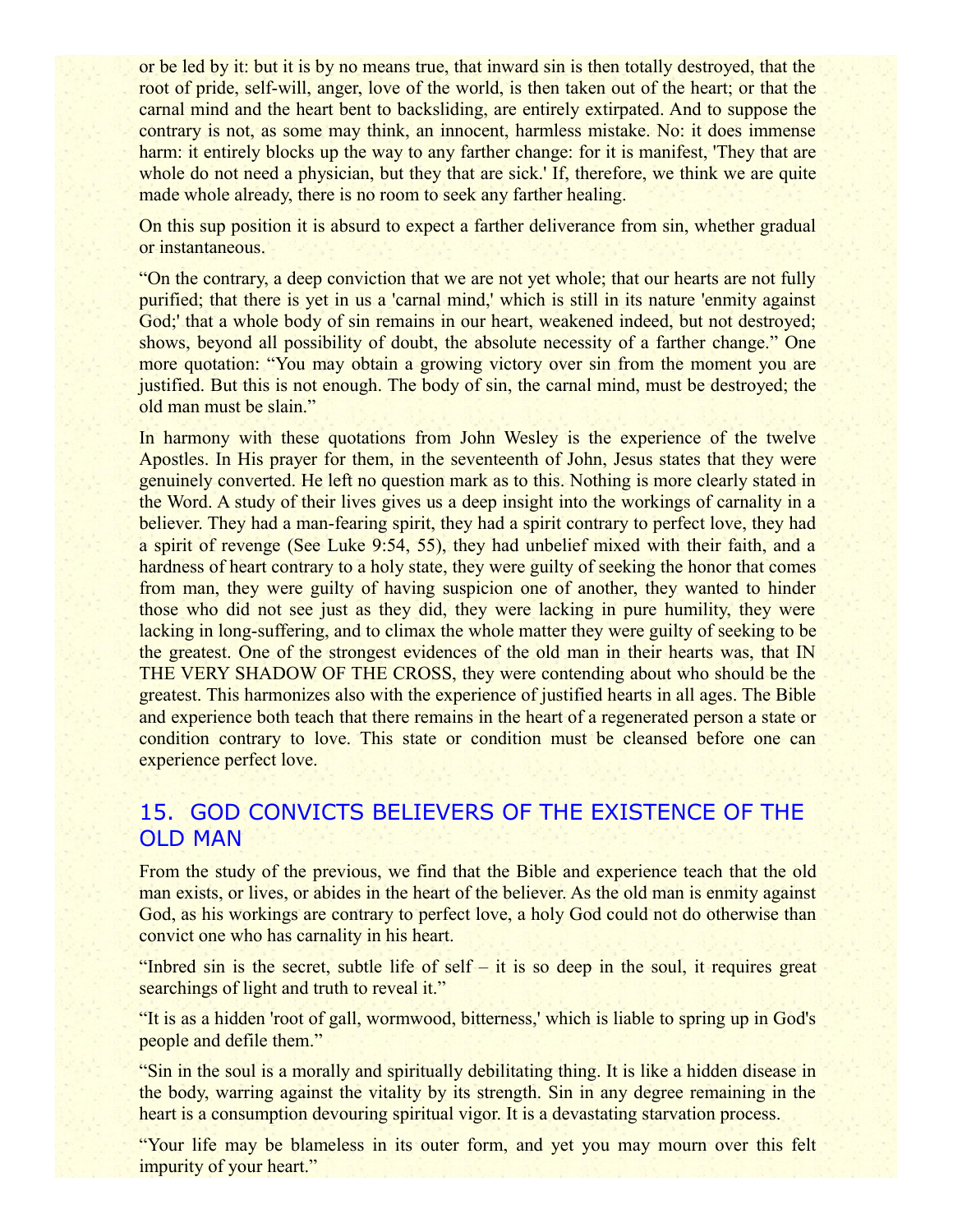"Depravity is a poisonous seed hidden deep in the soul-soil, ever ready to expand itself into the flower and fruit of open transgression."

"Inbred sin is not merely a weakness or lack of good, but a positive soul-poison – the essence of deceit and sin."

If you will please turn back to chapter three and read it again, you will see more clearly why God convicts for the existence of carnality.

We submit a few testimonies from leading saints and Christian workers.

"I hated pride, ambition, evil tempers, and vain thoughts, but I had them for all that, and they were part of me . . . . I longed for a clean heart and constant spirit . . . . Selfishness, pride, and prejudice joined forces and rose in rebellion, while the 'old man' pleaded for his life. But I could not, would not draw back."

"My prayer was 'Search me, O God, and know my heart.' God heard and answered. The searchlight was turned on. My! My! What revelations! Every room from garret to cellar was examined, and we were astonished to find things and principles that ought not to be there. How the 'old man of sin' did SQUIRM and WRITHE under the light and fire!"

"I was converted and knew it, loved God and His people, saw souls converted, and grew in experience; but my temper, which was quick, often made me conscious that I was not possessed of all the mind of Christ. I was hampered by selfish ambitions, joking and teasing tendencies, and other movements of the carnal mind."

"I am a ground all overrun with thorns."

"I am vile; I abhor myself, and repent in dust and ashes." "Let me sink with you before the throne of grace, and while the cherubim veil their faces, and cry out in tender, exquisite trembling, 'Holy! Holy! Holy!' let us put our mouths in the dust and echo back the solemn sound, 'Holy! Holy! Holy!'

"I found many hindrances, especially a very bad temper. I began to feel an aching void in my soul." "My heart was ill at ease. It was not my outward walk that caused me sorrow. My heart troubled me, roots of bitterness, coldness, want of a meek and quiet spirit. At times I went through agonies of conflicts in my efforts to bring about a different state of things." "When I was convicted for holiness, I was in a clearly justified state. When I was converted, it was conviction of guilt; now it was the conviction of want. When I read, 'Rejoice when men persecute you,' I felt that was not my experience; there was a feeling of retaliation. And when they spoke about me, and blamed me, I wanted to justify myself instead of leaving it all with God." "During this period, I was convicted of remaining corruption in my heart, and of the need of purity.

I was often conscious of deep-rooted, inward evils and tendencies in my heart unfriendly to godliness. I found my bosom foes troubled me more than all my foes without. I was more strongly convicted of my need of inward purity than I ever had been for pardon.

"When I read, 'Count it all joy, when ye fall into divers temptations,' I found that my spiritual arithmetic did not figure out right."

Sooner or later the believer will feel the conviction of the Holy Spirit for this state of inbred sin in his heart.

"And now first do they see the ground of their hearts, which God before would not disclose unto them lest the spirit should fail before him, and the soul which he had made. Now they see all the hidden abominations there: the depth of pride, self-will, and hell; yet having the witness in themselves, 'Thou art an heir of God, a joint-heir with Christ,' even in the midst of this fiery trial, which continually heightens both the strong sense they then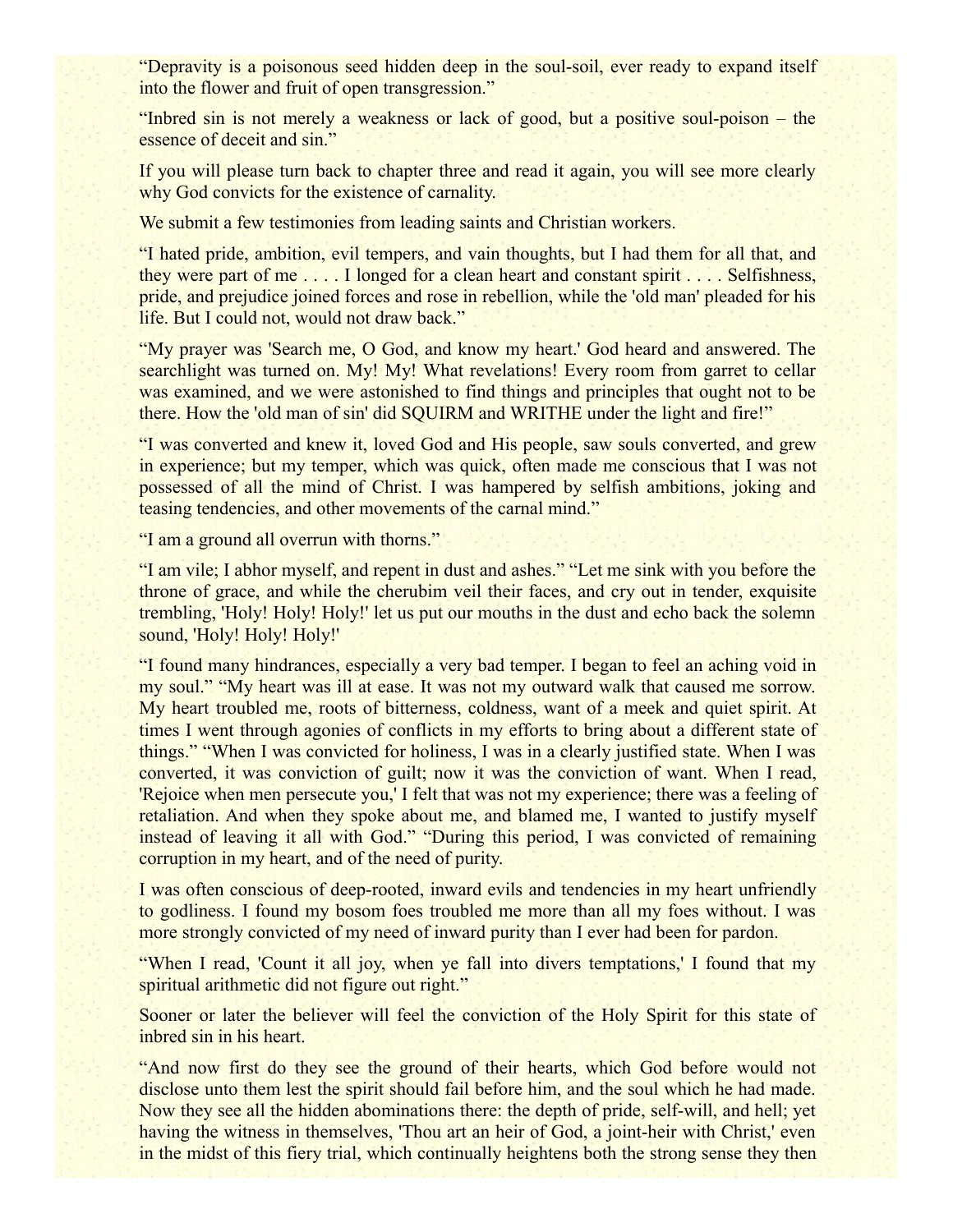have of their inability to help themselves and the inexpressible hunger they feel after a full renewal in the image of God, in 'righteousness and true holiness.'

Are those who are born of the Spirit cleansed from inbred sin? "Far from it: we still retain a depth of sin: and it is the consciousness of this, which constrains us to groan for a full deliverance to Him that is mighty to save. Hence it is, that those believers who are not convinced of the deep corruption of their hearts, or but slightly, and as it were notionally convinced, have little concern about entire sanctification. They may possibly hold the opinion that such a thing is to be, either at death, or some time, they know not when, before death. But they have no great uneasiness for the want of it, and no great hunger or thirst after it. They can not, until they know themselves better, until they repent in the sense above described, until God unveils the inbred monster's face, and shows them the real state of their souls. Then only, when they feel the burden, will they groan for deliverance from it. Then, and not until then, will they cry out, in the agony of their soul,

> 'Break off the yoke of inbred sin, And fully set my spirit free! I can not rest till pure within, Till I am wholly lost in Thee!'

"I began to long after holiness. I began to groan under the bondage to sin in which I was still held.

My whole heart panted after entire conformity to the will of God and unhindered communion with him.

"By fasting and prayer Fletcher was enabled to see the uncleanness of his soul – 'the remains of envy, jealousy, fretfulness, anger, pride, impatience, peevishness, formality, sloth, prejudice, bigotry, carnal confidence, evil shame, self-righteousness, idolatrous love, and all the evils which form the retinue of hypocrisy and unbelief.'

Thus the Word of God and experiences of men and women of God prove that the Holy Spirit is faithful in convicting the believer for the indwelling of inbred sin or the old man.

## 16. GOD'S METHOD AND MAN'S METHOD OF DEALING WITH THE OLD MAN

God is infinite, man is very finite. God is all wise, man is ignorant. God has all power, man has but limited power. Success comes to the one who follows the plan of God. Failure always comes to those who follow man's plan, when it comes to the salvation of the soul.

Through the marvelous Atonement of Jesus, our God has made full provision for the old man problem. "Wherefore Jesus also, that He might sanctify the people with his own blood, suffered without the gate." -- Heb. 18:12. "Husbands, love your wives, even as Christ also loved the church, and gave himself for it; That he might sanctify and cleanse it . . . That he might present it to himself a glorious church . . . . that it should be holy and without blemish." -- Eph. 5:25-27. So Entire sanctification is that second definite work of grace whereby the heart of a justified person is cleansed from the original or Adamic nature. There is a positive and a negative side to entire sanctification. Negatively, it is the death of the old man, the destruction of inbred sin. Positively, it is receiving the more abundant life, the perfecting of the heart in love, the purification of the heart by His Holy Fire.

The old man problem must be settled, and must be settled in God's way. Forgiveness does not settle this problem. Forgiveness is a perfect work. When God forgives, He forgives completely.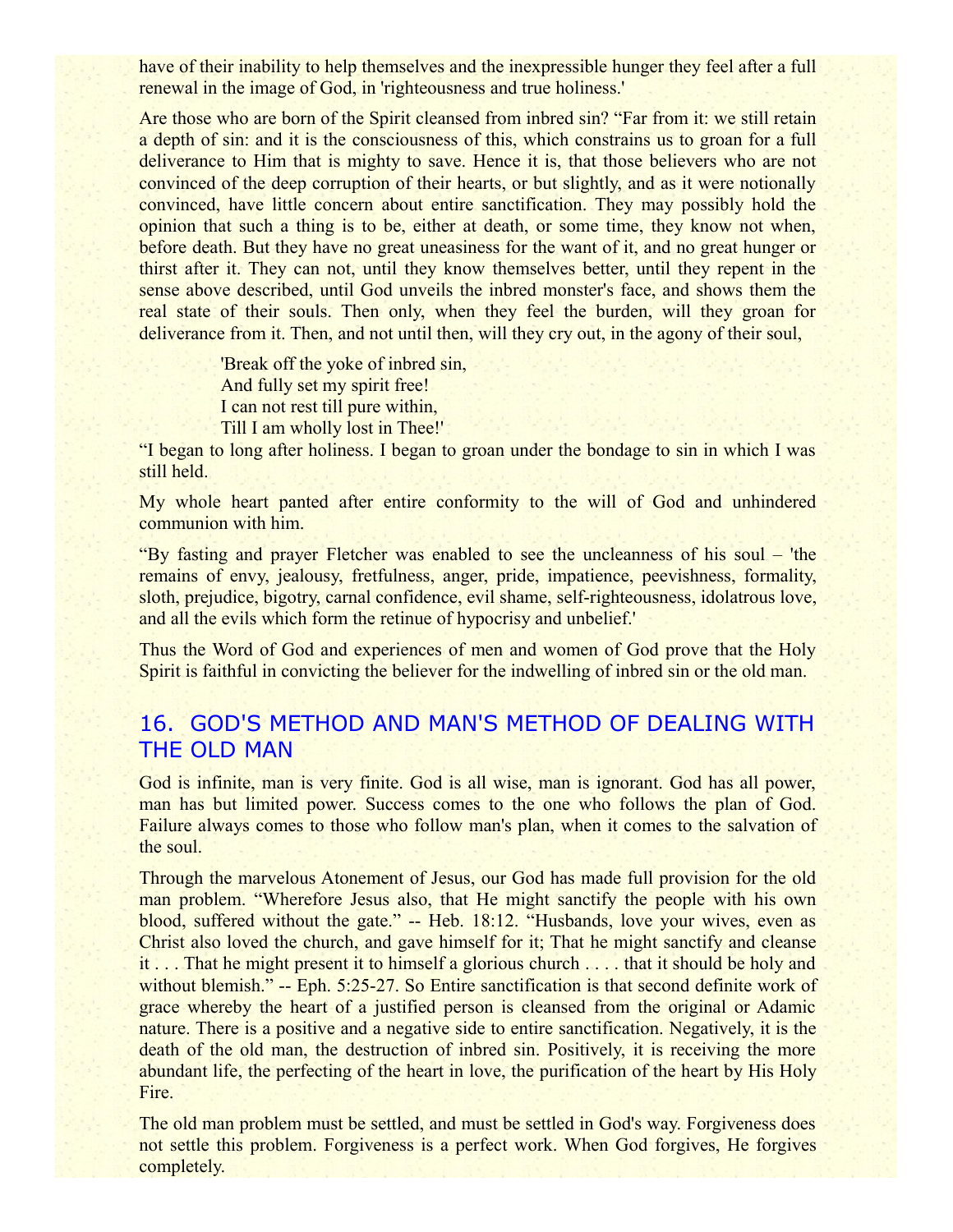Every sin is forgiven. He casts our sins behind His back. He separates them from us as far as the east is from the west. He blots them all out, and remembers them against us no more. Yes, praise the Lord! Forgiveness is a complete work. The forgiven heart can sing,

> "My God is reconciled; His pardoning voice I hear: He owns me for His child; I can no longer fear: With confidence I now draw nigh, And, 'Father, Abba, Father,' cry."

Pardon is, therefore, a perfect work. But some things cannot he forgiven. Sins as acts can be forgiven, but sin as a state can not be forgiven.

"The sinner is like the drowning leper. The leper needs a double work: (1) To be rescued from a watery grave; (2) To be cured of his disease. When a life preserver will cure the leprosy, it will be time to discard the double disease, the double conditions, and the 'Double Cure.'" "The sinner is like the diseased criminal about to be hung for his crime – he needs the 'Double Cure' of pardon and healing. When a governor's reprieve will cure consumption, or the doctor's prescription secure a pardon, it will be time to overlook this double work of grace." The old man cannot be forgiven; he does not need forgiveness. He is enmity against God. He cannot be forgiven; God has made no provision for his forgiveness. The Atonement is not for the old man; that is, not to secure pardon for him. It is for his destruction. Let us picture in our minds a pond near a village. This pond is breeding mosquitoes, and they are causing an epidemic of fever. Can a doctor forgive that pond? No, it does not need forgiveness. It needs to be destroyed. The mosquitoes will not then breed, and the epidemic of fever will be stayed. No! God's plan calls for destruction without mercy of the old man. He squirms and twists when it comes to his death. But we must carry out the plan of God to have success. God's plan is to eradicate inbred sin from the heart of the believer. The word "eradicate" means to pull out by the roots. The old man is so thoroughly pulled out that not even a root is left. That may be why it hurts so to die out. After receiving the baptism with the Holy Spirit, which purifies the heart, which eradicates the old man, one can say: "Knowing this, that our old man is crucified with him, that the body of sin might be destroyed, that henceforth we should not serve sin." And he can say with Paul: "I am crucified with Christ: nevertheless I live; yet not I, but Christ liveth in me." Let us all rejoice over the plan of God. Redeemed saints, the hosts of Heaven, sin-sick hearts ought to raise a mighty shout of joy over the plan of God for the eradication of the old man.

After our study of God's method of dealing with the old man, how disappointing are man's methods. One plan of man is that after death the soul must go to purgatory and be purified by the fires thereof. This is contrary to the Word of God which teaches a present deliverance through the Atonement. Another teaching of man is that the soul is both regenerated and sanctified wholly at one and the same time. In the last few chapters, this has been proved false to both the Bible and experience. A third way that man deals with the old man is the imputation theory. According to this, God simply throws a robe of righteousness around us and counts us clean for Christ's sake. This leaves the heart full of sin, leaves the old man alive in the heart. It simply covers the corruption of the heart with a pure robe. This is disgusting in the highest degree to any who love the holiness of God. A fourth way of man's dealing with the old man is the growth theory. According to this, the believer is to grow into purity. A child of God does grow in grace, but not into grace. No boy living in Ohio, regardless of good health and nourishing food, can ever grow across the Ohio River into Kentucky. A believer can no more grow the old man out than a field of corn can grow the weeds out.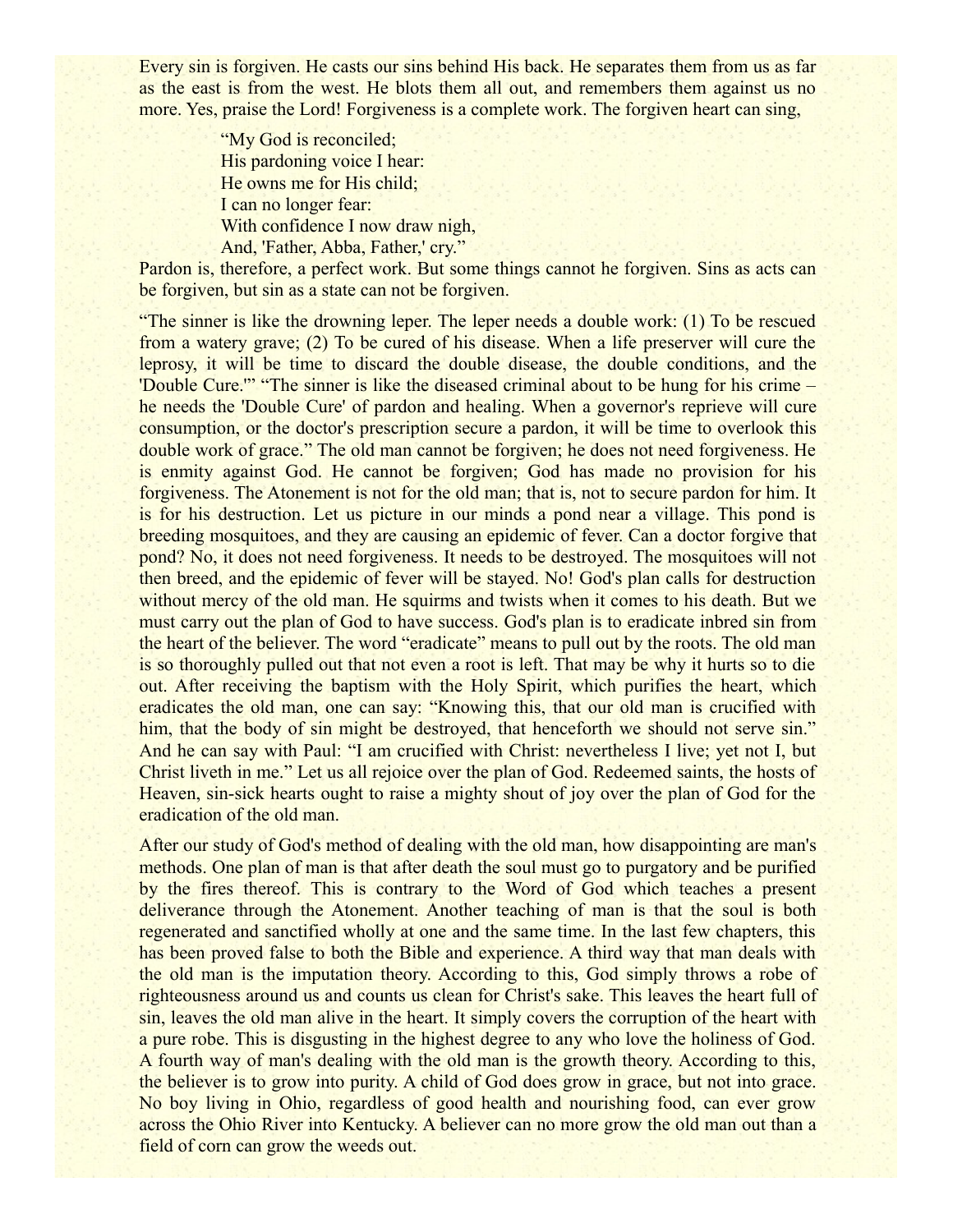But let God eradicate the old man. Then the believer will grow all the faster. A fifth theory is that the soul is sanctified by death. There is no moral change made in the article of death. Death is an enemy. Could death sanctify us it would be our best friend. No! Not the death of the body, but only the death of Christ can destroy the old man. We see, therefore, that only God's plan – the eradication of the old man – WORKS. ALL the rest fail.

## 17. CONSECRATION OR DYING OUT, AND THE OLD MAN

 Before one can exercise a heart-faith for entire cleansing, there must be a complete consecration or dying out. The Holy Spirit is the great Lover of Jesus. He is doing His utmost to lead the believers into the glorious experience of entire sanctification.

According to General Booth, "Entire consecration has in it the nature of a real sacrifice.

Consecration is being crucified with Christ; it means dying to all those pleasures and gratifications which flow from the undue love of self, etc., . . . . This may be painful; but we must be crucified with Christ."

"The essence of consecration is to recognize that God is our absolute proprietor; that we are nothing, have nothing, and that we gladly let God take all for time and eternity." 'And be not conformed to this world.' Here is that dying to the world in its customs, laws, fashions, maxims, pleasures, honors, etc., that rounds up and fills out the consecration that the apostle is urging upon the 'brethren.' There are many things that are lawful and not morally wrong which we have to die out to, before we can get the blessing of sanctification." "The Scriptures do not speak of consecrating ourselves to 'the church,' or 'to a work,' as so many say; but entire commitment of our all 'to the Lord,' and only to him." One who was seeking says: "I examined myself and prayed more earnestly, but the hunger of my soul grew more imperious. The inward craving increased. The result of these weeks of heart-throes was a gradual sinking of self, and a consciousness of utter emptiness. Then arose an unutterable longing 'to be filled."

"It (the purification of the heart) is God's wondrous grace, conferred gladly when we comply with the conditions, one of which is the absolute surrender of our WILL about EVERYTHING.

Anything else would be like surrendering the whole body to the doctor – all but one limb, which had a cancer. Ask Jesus to take possession of all."

"After a bitter experience, and terrible contest, and deepest conviction, I was enabled to yield all to the Lord, and He filled my soul with Himself."

Like Abraham was tested to the limit when God told him to take his only son, Isaac, whom he loved, and offer him as a sacrifice, so in our dying out God strikes at the things we most love. Some have to go through the death of giving up big churches and large salaries, some have to die out to prestige, some to loved ones, some to finances, some must die out to secular work and become willing to preach, etc. Others are led to "drag out by frequent and deep confessions, one by one, as did the saintly Fletcher, the manifestations of the old man." Anger, pride, self-will, impatience, fear of man, revenge, etc., all must be dragged out, confessed and repented of as God reveals them to the heart. The confessing and repenting of these things break up the fallow ground of the heart, humble the soul before God, reveal to the heart its utter helplessness, and drive it to the refuge of Jesus. After the fight of consecration or dying out, comes the great battle of faith, which is to be studied in the next chapter.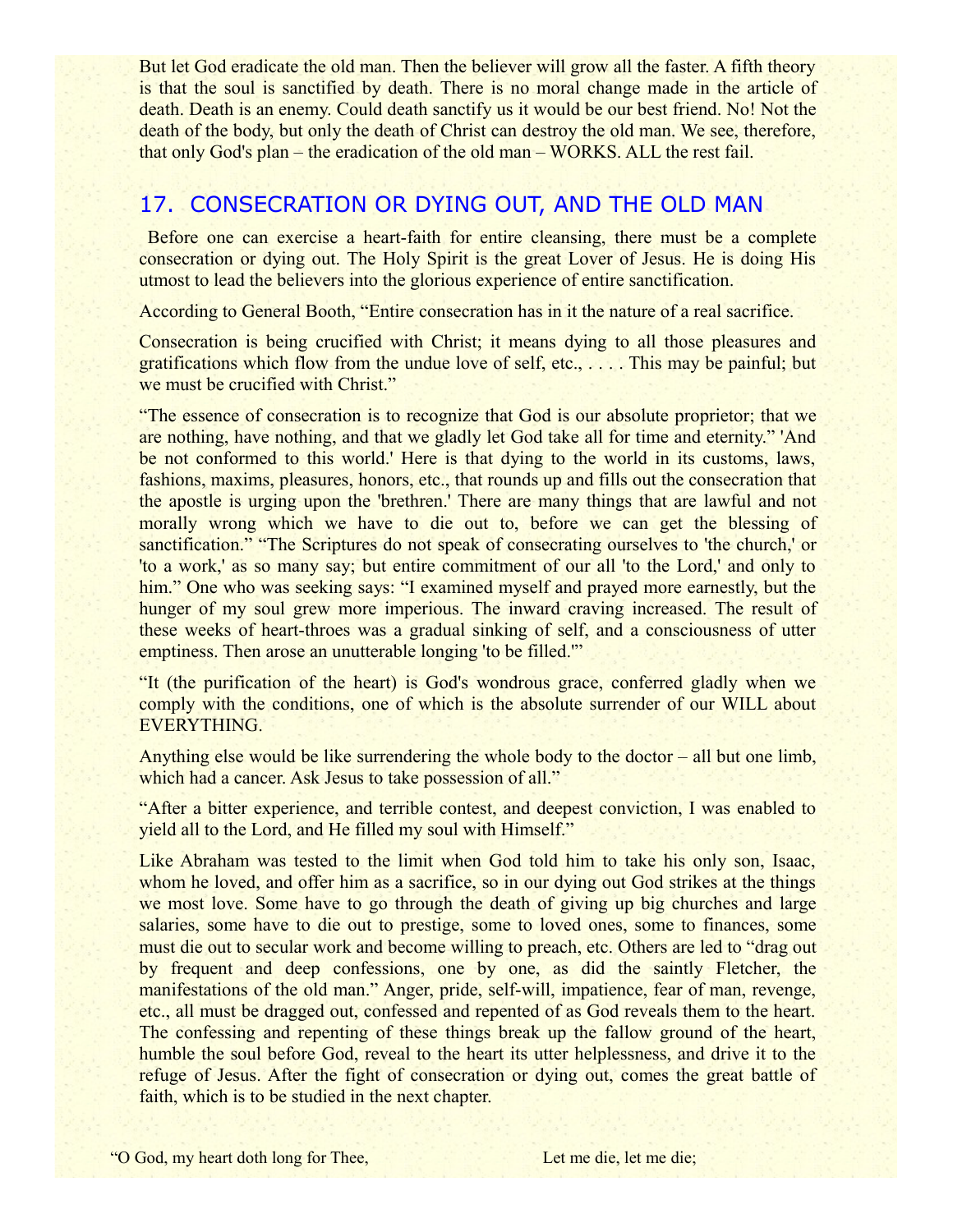Now set my soul at liberty, Let me die; let me die To all the trifling things of earth, They are to me of little worth, My Savior calls, I'm going forth, Let me die, let me die. "Thy slaying power in me display, Let me die, let me die; I must be dead from day to day, Let me die, let me die; Unto the world and its applause, To all the customs, fashions, laws, Of those who hate the humbling cross, Let me die, let me die. "Oh, I must die to scoffs and jeers,

Let me die, let me die; I must be free from slavish fears, Let me die, let me die, So dead that no desire shall rise To pass for good, or great, or wise, In any but my Savior's eyes. Let me die, let me die. "Begin at once to drive the nail, Let me die, let me die. Oh, suffer not my heart to fail, Let me die, let me die. Jesus, I look to Thee for power, To help me to endure this hour, When crucified by sovereign power, I shall die, I shall die."

### 18. THE ERADICATION OF THE OLD MAN THROUGH FAITH

God's plan provides for the eradication of the old man from the heart. After the great battle of consecrating to God, or a complete dying out, comes the all-important battle of faith. If Satan and the old man can defeat the believer here, the battle for holiness is lost. At this point they do their most shrewd, cunning, and successful work in many lives. Only by faith can a soul be delivered from carnality. Some one has said: "Your faith is the king bolt; let it join you to Christ." What is sanctifying faith? It is a simple act of venturing trust, a wholehearted confidence, a restful reliance on the Word of God which enables one to say from the heart, "The precious blood of Jesus, the Lamb of God, does now cleanse me from all inward sin." "Faith cometh by hearing, and hearing by the word of God." In the Word, we find that God is a Father to His children. He has the great, loving Fatherheart. He has given us the Atonement at the greatest sacrifice ever made. Jesus loves the Church, and has given Himself that He might sanctify it. Our God has all wisdom, love and power. As our Father, He is using all these attributes for our highest good and for His supreme glory.

It is our highest good and for His greatest glory to eradicate the old man out of our hearts.

Remembering that God is our Father, that He seeks our highest good and His greatest glory, that He has made full provision for our entire sanctification, that we can glorify Him supremely only when we are perfected in love – remembering this gives us faith to seek Him for the cleansing of our hearts. Faith is generated in his heart, as the seeking, abandoned believer goes to the Word.

Seeking only the glory of God, the heart is in a receptive state to receive the Word. There is, perhaps, no promise more precious to the seeking believer than this: "If ye then, being evil, know how to give good gifts unto your children: how much more shall your heavenly Father give the Holy Spirit to them that ask him?" -- Luke 11: 13.

It is God's will that we be sanctified, that the old man be rooted out of our hearts – Eph. 1:4. He commands us to be holy. -- l Pet. 1:15, 16. He promises to make us holy. -- l Thess. 5:23, 24. Jesus prayed that we might have this experience. -- John 17. He died to sanctify us – Heb. 13:12. It is necessary for the greatest glory of God. -- John 15:8. Entire sanctification gives us a holy heart now in this present life. -- Gal. 2:20. "Let us therefore come boldly unto the throne of grace, that we may obtain mercy, and find grace to help in time of need." There is no more needy time than when a believer is seeking to have the old man eradicated. Go to the Word. Ask the Holy Spirit to reveal it to your heart, so that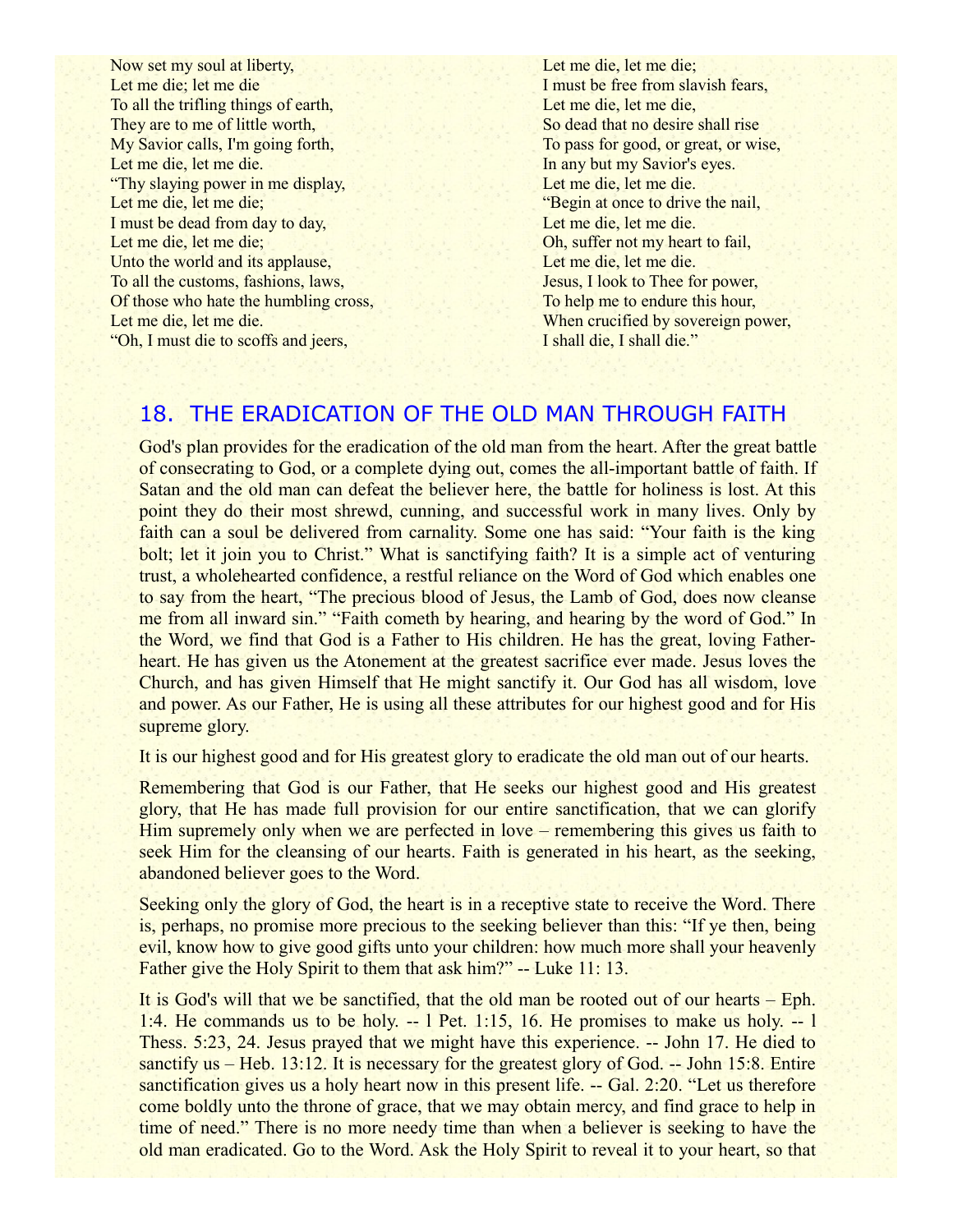faith may be generated to take hold upon God Many stumble over the very simplicity of faith. Turning aside from all theological definitions of faith, the definition of the poor washerwoman is simplicity itself: "Faith is taking God at His word, and asking no questions." There are, usually, two classes of seekers. (1) Those who have the great fight in consecrating or dying out. As a rule these have little conflict with faith. They seem to believe automatically. There is not the mighty conflict with faith that the other class has. (2) Those who readily and quickly consecrate or die out, but have their battle when it comes to exercising faith.

Often those who have strong reasoning power, who like to study things out, to see through things with their powers of intellect, have a great battle in believing. Also those who have had their faith more or less paralyzed because they have professed several times, and yet have not obtained the experience. Satan fights with all his fiendish and hellish power to defeat these souls. Added to this is the power of the old man, who does not want to die. If faith can be defeated, these souls will never get through. All the powers of darkness and hell are turned loose to defeat the exercise of faith. A perfect consecration, or dying out, does not sanctify the heart. Never! Never! Never! Only the blood of Jesus can do this. Such souls need encouragement, need to let the Word take root in their hearts.

Often they go round and round over their consecration until they have a well-beaten path around the ground of abandonment. But they will never get the experience of holiness till they advance from the ground of dying out to the ground of faith. They must deliberately choose to believe. They must run every lying witness Out of their hearts, and honor God by a simplicity of faith. Such faith is great because of its simplicity. God is love. He is just and holy. To His hungry child, He will not give a stone for bread. Never! Press through! Faith is not a struggle, though a struggle may come first. Faith is a rest. It is not straining every muscle to try to reach a rope about two inches above our reach. No! It is a rest. A sweet rest! A glorious rest!

"Faith being the exercise of the power we possess to believe God's Word, it is a voluntary act. The soul must recognize that it can believe; must choose to believe; must say, 'I will believe,' and persistently reckon pardon or purity its own on God's word, in the face of every temptation of doubt, arising from any source whatever . . . . At every stage in seeking the Lord there is either defeat in believing Satan or victory in believing Jesus."

A great soul-winner has said: "Doubling souls awaken the deepest sympathy in me, having myself long suffered from this cause until Jesus wrought a complete cure. To such, I have a special mission.

'I know not what it is to doubt; my heart is ever gay.' This assurance has not been interrupted for one moment for five years."

One describes his battle of faith thus: "I had expected that some wonderful manifestation would follow. But I was shut up to faith – naked faith in a naked promise. I then took the advanced ground of confession. Giving God the glory due to his name I exclaimed: 'Through thy grace alone I have been enabled to give myself wholly and forever to thee. Thou hast given thy word, assuring me that thou dost receive. I believe that word! Alleluia! Glory be to the Holy Spirit forever!' Oh, into what a region of light, glory and purity was my soul at this moment ushered! I felt that I was but as a drop in the ocean of infinite love, and Christ was all in all." Another had been having a great struggle in the battle of faith. His heart was set to believe God.

The struggle did not end the first day. He walked about saying, "I will believe!" "I will believe!" He says, "With such a persistent determination of faith I retired. The next morning before I arose it occurred to me to thank God for the blessing as a thing received. I began to do it, when speedily the Spirit came to bring the witness that God is true. A tide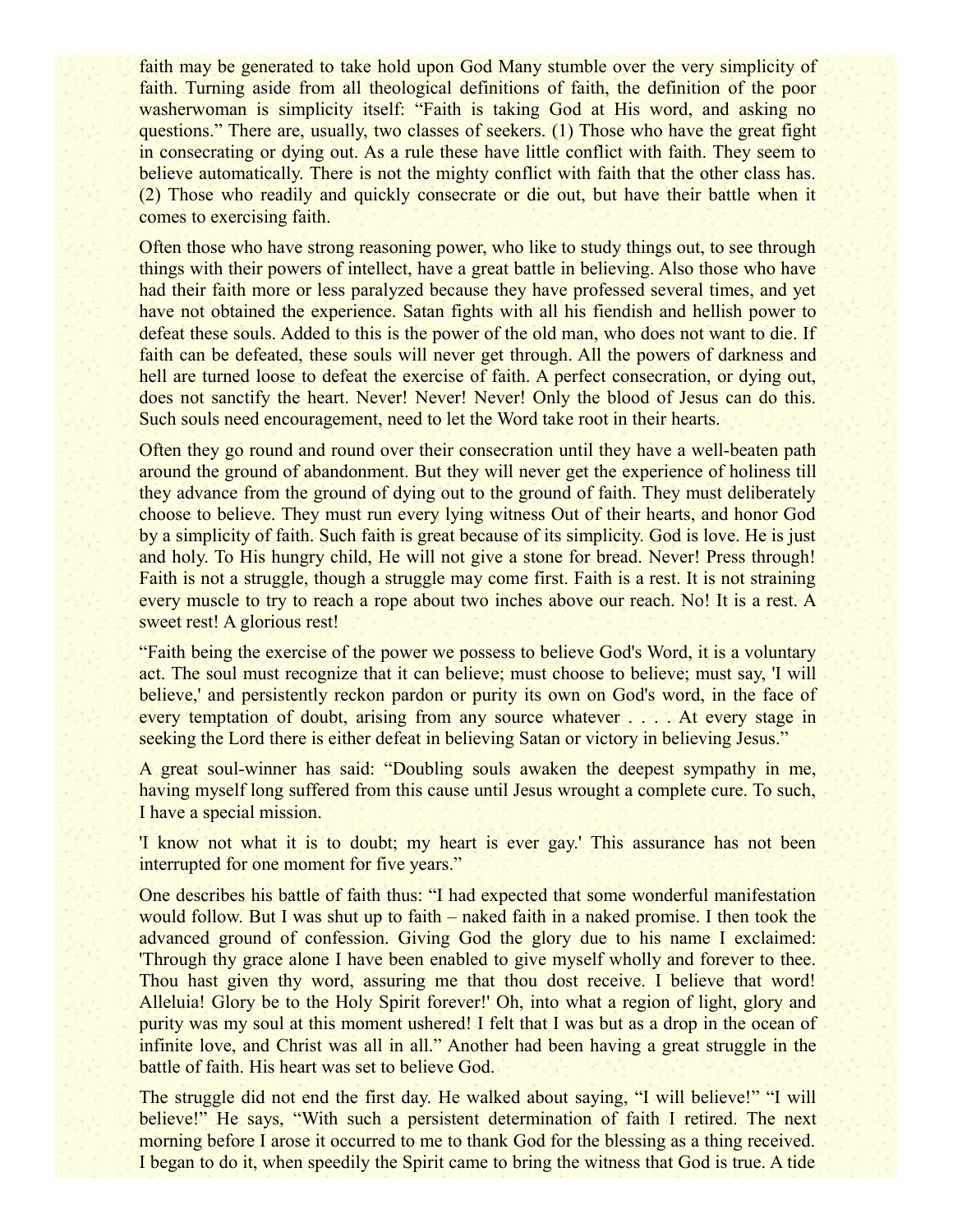of joy swept through my soul and I cried out, 'O bless the Lord! Praise the Lord! He does come and fill my soul!' From that hour my life has been consciously changed."

The only way to receive the experience of Entire Sanctification is to have the old man eradicated by exercising a simple faith in the Atonement.

## 19. SOME RESULTS OF ERADICATION OF THE OLD MAN

Many are the results of the eradication of the old man. The old man dies; he stops playing possum and dies. The heart is perfected in love. The soul enjoys the life more abundant. No better picture can be given of a sanctified heart than some notes from John Wesley explaining the thirteenth chapter of First Corinthians.

"And first, 'Though I speak with the tongues of men and of angels'; with an eloquence such as never was found in men concerning the nature, attributes, and works of God, .... though I were not herein a whit behind the chief of the apostles; preaching like St. Peter, and praying like St. John; -- yet unless humble, gentle, patient love be the ruling temper of my soul, I am no better in the judgment of God, 'than sounding brass, or a rumbling cymbal.' The highest eloquence, . . . . the brightest talents either for preaching or prayer, if they were not joined with humble, meek, and patient resignation, might sink me the deeper into hell, but will not bring me one step nearer heaven.

"And though I have miracle working faith, and have not this love, I am nothing.

"Though I – Deliberately, piece by piece, give all my goods to feed the poor . . . . though I deliver up my body to be burned – and have not the love hereafter described, it profiteth me nothing.

"Love suffereth long and is kind.' -- Suffers all the weaknesses of the children of God, all the wickedness of the children of the world, and that not for a little time only, but as long as God pleases. Love inspires with the most amiable sweetness and fervent, tender affection toward the one that knowingly injures you, and amid it all you will feel and manifest a mild, tender, long-suffering spirit in look, action, and voice.

"Deceive not, therefore, your own souls: he who is not thus kind, hath not love.

"Consequently, 'Love envieth not;' it is impossible it should. It is directly opposite to that baneful temper. It cannot be, that he who has that tender affection to all, who earnestly wishes all temporal and spiritual blessings, all good things in this world and the world to come, to every soul that God hath made, should be pained at his bestowing any good gift on any child of God. However then we may flatter ourselves, or one another, he that envieth hath not love.

"It follows, 'Love vaunteth not itself;' or rather, is not harsh, or hasty in judging: for this is indeed the true meaning of the word. As many as love their neighbor for God's sake, will not easily receive an ill opinion of any to whom they wish all good, spiritual as well as temporal.

"'Love is not puffed up.' As is the measure of love, so is the measure of humility. Nothing humbles the soul so deeply as love: it casts out all 'high conceits; engendering pride, all arrogance and over weening; makes us little, and poor, and base, and vile in our eyes. It abases us both before God and man; makes us willing to be the least of all, and the servant of all, and teaches us to say, 'A mote in the sunbeam is little, but I am infinitely less in the presence of God.' And whosoever is otherwise minded, let him give up all vain hope: he is puffed up, and so hath not love.

"It 'doth not behave itself unseemly;' it is not rude or willingly offensive to any.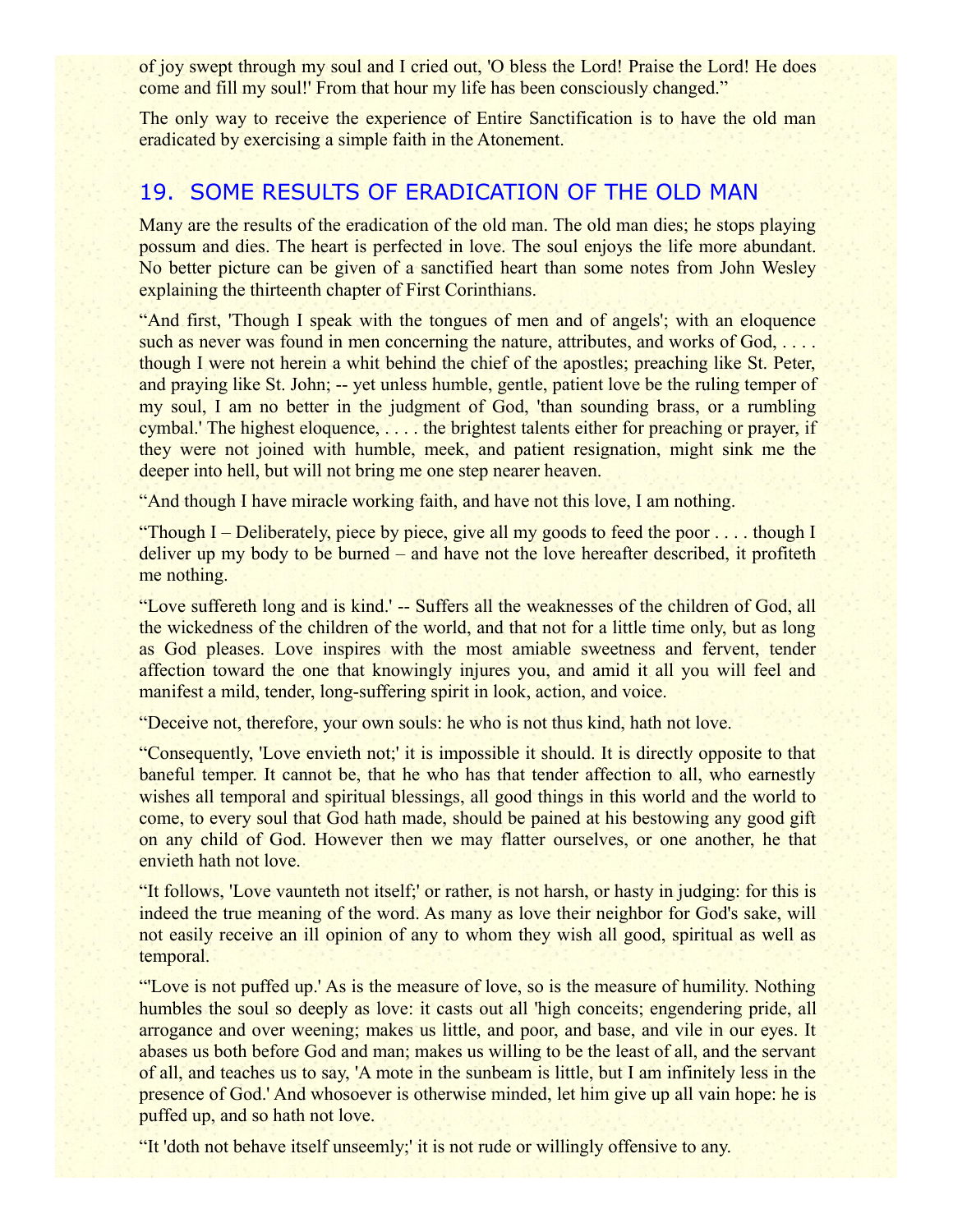"'Love seeketh not her own.' In striving to please all men, the lover of mankind has no eye at all to his own temporal advantage. He covets no man's silver, or gold, or apparel: he desires nothing but the salvation of their souls: yea, in some sense he may be said not to seek his own spiritual, any more than temporal advantage; for while he is on the full stretch to save their souls from death, he, as it were, forgets himself. He does not think of himself, so long as that zeal for the glory of God swallows him up.

"No marvel that such 'love is not provoked'. It is not provoked to unkindness towards any one.

Occasions indeed will frequently occur; outward provocations of various kinds: but love does not yield to provocation; it triumphs over all. In all trials it looketh unto Jesus, and is more than conqueror in his love.

"Love 'thinketh no evil'. It tears up, root and branch, all imagining what we have not known. It casts out all jealousies, all evil surmisings, all readiness to believe evil. It is frank, open, unsuspicious; and, as it cannot design, so neither does it fear evil.

"It 'rejoiceth not in iniquity.' Who scruple not to rejoice over their enemy, when he falleth either into affliction, or error, or sin? Only a man of love. He alone weeps over either the sin or folly of his enemies, takes no pleasure in hearing or in repeating it, but rather desires that it may be forgotten for ever.

"But he 'rejoiceth in the truth,' wheresoever it is found; in 'the truth which is after godliness;' bringing forth its proper fruit, holiness of heart, and holiness of conversation. He rejoices to find that even those who oppose him, whether with regard to opinions, or some points of practice, are nevertheless lovers of God, and in other respects unreprovable.

"'Love beareth all things.' Whatever evil the lover of mankind sees, hears, or knows of any one, he mentions it to none; it never goes out of his lips, unless where absolute duty constrains to speak. A talebearer, a backbiter, a whisperer, an evil speaker is to him all one as a murderer. He would just as soon cut his neighbor's throat as thus murder his reputation.

"Love 'believeth all things.' It is always willing to think the best; to put the most favorable construction on everything. It is ever ready to believe whatever may tend to the advantage of any one's character.

'Love hopeth all things.' The eye of the soul in 'perfect love' can see the silver side of the darkest clouds of opposition, hatred, violence; in fact, such souls live there. The spirit of loving compassion takes things usually for better than they really are. 'Of the sins, faults, failures of another, perfect love hopeth it is not so bad after all;' it leans to mercy rather than censure and condemnation.

'Love endureth all things.' Endures with unwearied patience anything that God can permit, or men and devils inflict. Endures reproach, slander, misunderstanding, opposition, contempt, ridicule, affliction, poverty, and even death."

A heart that is free from the old man is cured of the "ups and downs"; is kept sweet amidst the greatest provocations; lives in security, abounds in humility, lives in harmony with others, delights in the will of God, has a holy courage, is rid of the fear of man, has an illuminated Bible, has an open pocketbook, is dead to the praise of man, never has the pouts, never goes up the miff tree, is loyal to God, never feels superior to others, bears much fruit, has great liberality, abounds in praise, gives himself to prayer, has a burden for the lost, is well fed, lives a conquering life, is rich with true riches, is hilarious, is stable in the midst of wavering, rejoices evermore, and prays without ceasing.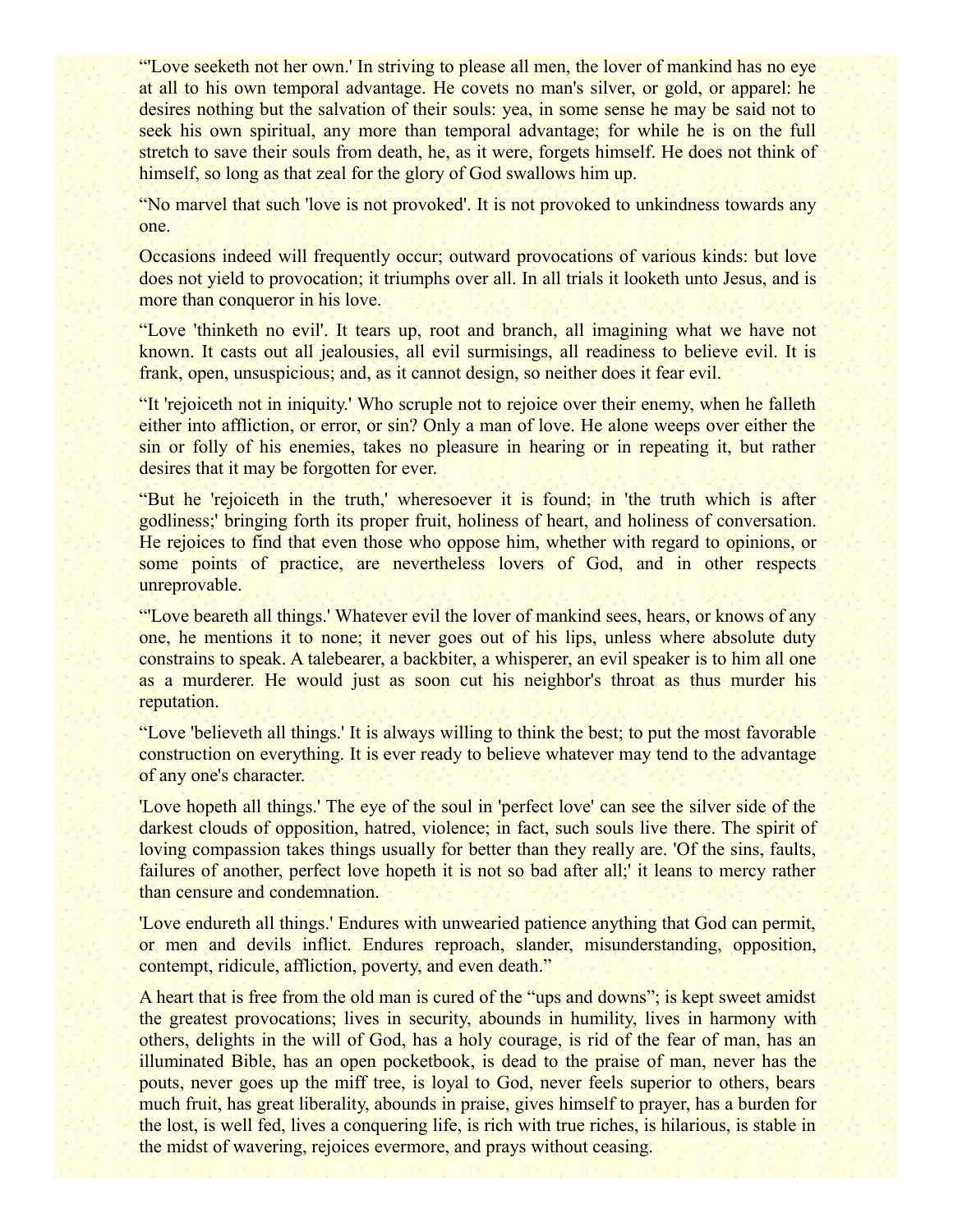In short, the only way to know what Entire Sanctification does do is to get this glorious experience, and you will say, "The half has never yet been told."

## 20. WHAT ERADICATION DOES NOT DO

The eradication of the old man does save from inbred sin. It does take out carnality – roots, stock and branches. It does make the heart perfect in love. Man is human after he receives this most marvelous experience, and is limited to the realm of the human.

The eradication of the old man does not save us from mistakes.

"The highest perfection which man can attain, while the soul dwells in the body, does not exclude ignorance and error and a thousand other infirmities. Now from wrong judgments, wrong words and actions will often necessarily flow: and, in some cases, wrong affections also may spring from the same source. I may judge wrong of you; I may think more or less highly of you than I ought to think; and this mistake, in my judgment, may not only occasion something wrong in my behavior, but it may have a still deeper effect; it may occasion something wrong in my affections. From a wrong apprehension, I may love and esteem you either more or less than I ought. Nor can I be freed from a liableness to such a mistake while I remain in a corruptible body. A thousand infirmities, in consequence of this, will attend my spirit, till it returns to God who gave it. And, in numberless instances, it comes short of doing the will of God, as Adam did in paradise. Hence the best of men say from the heart,

> 'Every moment, Lord, I need The merit of Thy death.'

"Every man living needs the blood of atonement, or he could not stand before God." While our hearts are made perfect in entire sanctification, our heads are still subject to the infirmities of humanity. It is only when we receive our glorified bodies that these infirmities will be removed from us. A sanctified man may make many mistakes, may err in judgment, may place wrong values on things, may do many unwise things, and still love God with all his heart.

"Hence, we cannot but infer, that there are ten thousand mistakes, which may consist with real religion; with regard to which every candid, considerate man will think and let think." It does not save one from a nervous fear. Perfect love does cast out all fear of the judgment, it does make timid people courageous; but it does not destroy the quality of nervous fear. This is a God-given quality for our protection. A sanctified man can have extreme nervous fear when riding with a careless driver, or when exposed to sudden danger, when struck at by a rattlesnake, when in a wreck, when in a tornado, when a dog suddenly attacks, etc., etc.

"One may start, tremble, change color, or be otherwise disordered in body, while the soul is calmly stayed on God and remains in perfect peace. Nay, the mind itself may be deeply distressed, may be exceedingly sorrowful, may be perplexed and pressed down by heaviness and anguish, even to agony, while the heart is resigned to God. Was it not so with the Son of man himself? Does any child of man endure this distress, the anguish, the agony, which he sustained? And yet he 'knew no sin.' It does not save us from infirmities and the consequences thereof.

Even sanctified souls "dwell in a shattered body, and are so pressed down thereby that they cannot always exert themselves as they would by thinking, speaking and acting precisely right. For want of better bodily organs, they must at times think, speak, or act wrong; not, indeed, through a defect of love, but through a defect of knowledge, and while this is the case, notwithstanding that defect and its consequences, they fulfill the law of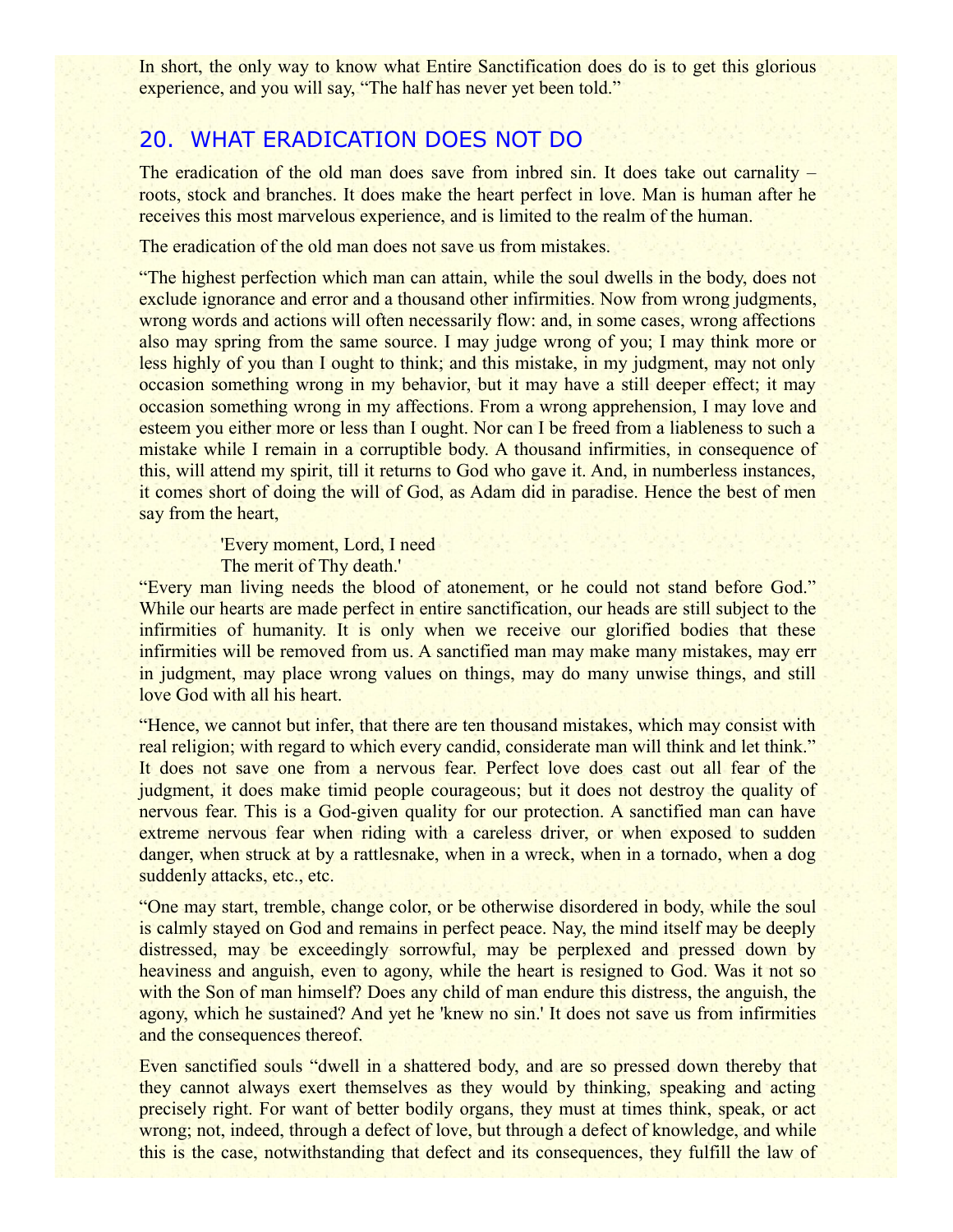#### love."

It does not save us from ignorance and its results. Speaking of those who are entirely sanctified, Wesley so aptly says: "They are not perfect in knowledge. They are not free from ignorance, no, nor from mistakes. We are no more to expect any living man to be infallible than to be omniscient. They are not free from infirmities; such as weakness or slowness of understanding, irregular quickness or heaviness of imagination. Such in another kind are impropriety of language, ungracefulness of pronunciation, to which one might add a thousand nameless defects either in conversation or behavior. From such infirmities as these none are perfectly freed till their spirit returns to God." It doesn't save from the law of growth in grace. A pure heart is not necessarily mature. One receives a pure heart the second he is sanctified, but it takes time to develop maturity. A half-grown apple is all apple, but it is far from being mature. The greatest book on this subject, Wood's "Purity and Maturity," will prove a blessing in any home. Satan often troubles many when they are first sanctified, because they do not have the maturity of those who have been sanctified for years. The eradication of the old man greatly aids in the development of maturity.

It does not save us from our individuality. Getting sanctified does not put us in a form, and make us all alike, like men make cement blocks. There is a wonderful variety in all nature and in grace.

One manifests great joy by shouting, another by laughing, another by running around, another by weeping, another by holy quietness too deep to express itself, another by a heavenly glow upon the face, etc., etc. All these have the joy and glory but manifest it in different ways. Some seem even to expect it to change the color of their hair, or cure them from being cross-eyed, or take freckles off their face, or cause their big ears to become smaller, or take the crook out of their nose, etc. This is not the realm of this great experience. It does fill the heart with perfect love. It does "beautify the meek with salvation." But we will have to put up with crooked noses, freckles, big feet, red hair, squint eyes, ponderous ears, our Irish, or Dutch or Scotch or other national make-up – we must bear these until we get glorified bodies.

It does not save from temptation. Jesus was tempted. The servant is not above his master. We must, therefore, expect temptations as long as we are in the body. The closer our walk with God, the greater are the temptations. A holy heart is, however, a great aid in overcoming satanic attacks. As long as the old man abides in the heart, Satan has an affinity with him. It is much easier to resist temptation when this affinity is broken. It is hard for the heart to line up with the Bible as long as carnality exists. How much easier it is for a holy man to line up along the lines of finances, worldly conformity, dress, the tongue, etc., etc. The old man in the heart constantly exerts an influence contrary to the Spirit of God. The only way to stop this influence is to have him eradicated.

"The sanctified man is ready for Gethsemane with its loneliness, the judgment-seat of man with its false witnessing, and the cross with its shame and suffering. All that is needed is for Christ to lead, and he will follow."

"May we see to it that we obtain the sanctifying blood! It matters not if we are exiled to Patmos, or beheaded ecclesiastically, or cast out of the synagogue as altogether vile, -- the compensation is overwhelming for all these sufferings."

"When the heart is impure, it will be often tempted from itself; its own evil pronings will often lead it to 'bring forth actual sin,' which, if not repented of, will bring forth eternal death." 'Cruel criticisms,' and the still more cruel persecutions of 'bringing before councils,' 'imprisoning,' 'scourging,' 'torturing' and 'burning at the stake' are but the sparks struck by the wheels of the 'chariot' of the King in its ascent toward the celestial summits."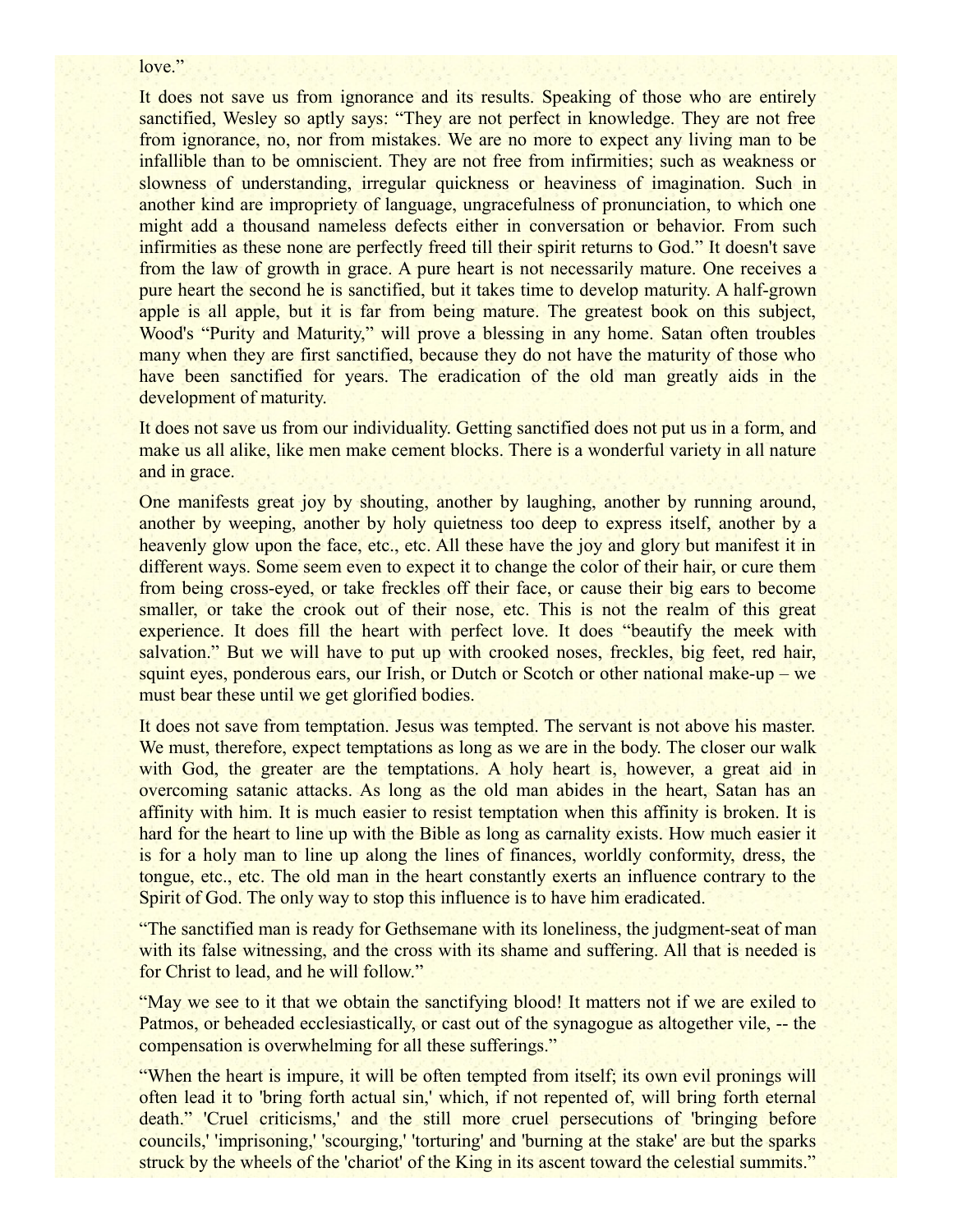"There are evil spirits that range abroad, . . . . to whom the provinces of the world are committed: -- 'of the darkness,' chiefly the spiritual darkness; 'of this age;' which prevails during the present state of things; 'against wicked spirits;' eminently such, who mortally hate, and continually oppose holiness, and labour to infuse unbelief, pride, evil desire, malice, anger, hatred, envy or revenge.

"Thousands are lost for want of exercising moral courage against the persecutions and contempt of the world. This fear 'hath torment,' destroys usefulness, endangers the soul, . . . ." Tempted we are, and tempted we must be. In His infinite wisdom and love, God is using temptation to strengthen the moral character of the saints. If we had our way, we would banish Satan or put him to death. God is love. He knows the way we take. When He hath taken us through His "School of Temptation," we shall come forth as His pure gold.

Temptation must come, but "if you are wise, escape for your life. Without loss of time, renounce the cause and effect together! Now, today, before the heart be hardened by the deceitfulness of sin, cut off, at one stroke, that sinful friendship with the ungodly, and that sinful conformity to the world.

Determine this day! Do not delay till tomorrow, lest you delay for ever. For God's sake, for your own soul's sake, fix your resolution now!"

"Resist the devil, and he will flee from you."

Note. This, as the others, is not a complete treatise, but a suggestive study. You can develop this study along many lines.

## 21. A SPIRITUAL QUESTIONNAIRE

"Y" STANDS FOR YES, "N" FOR NO. CROSS OUT THE ANSWER THAT IS NOT **TRUE** 

Do I enjoy my religion? Y. N.

Do I enjoy prayer? Y. N.

Do I take time to read my Bible and pray? Y. N.

Do I enjoy reading my Bible? Y. N.

Do I enjoy getting alone and having quiet times with Jesus? Y. N.

Am I enjoying walking in the light that God has given me? Y. N.

Am I careful to not grieve the Holy Spirit even in small things? Y. N.

Do I let the cares or pleasures of life choke out prayer and the Word? Y. N.

Have I recently rejoiced over the Word, as one rejoiceth who findeth a great spoil? Y. N.

Have I recently been blessed real good around the family altar? Y. N.

In my private prayer? Y. N.

Have I lately prayed for lost souls? Y. N.

Do I willingly practice fasting? Y. N.

Do I rise early to have time to get alone with God? Y. N.

Am I allowing things in my life that hinder my prayers? Y. N.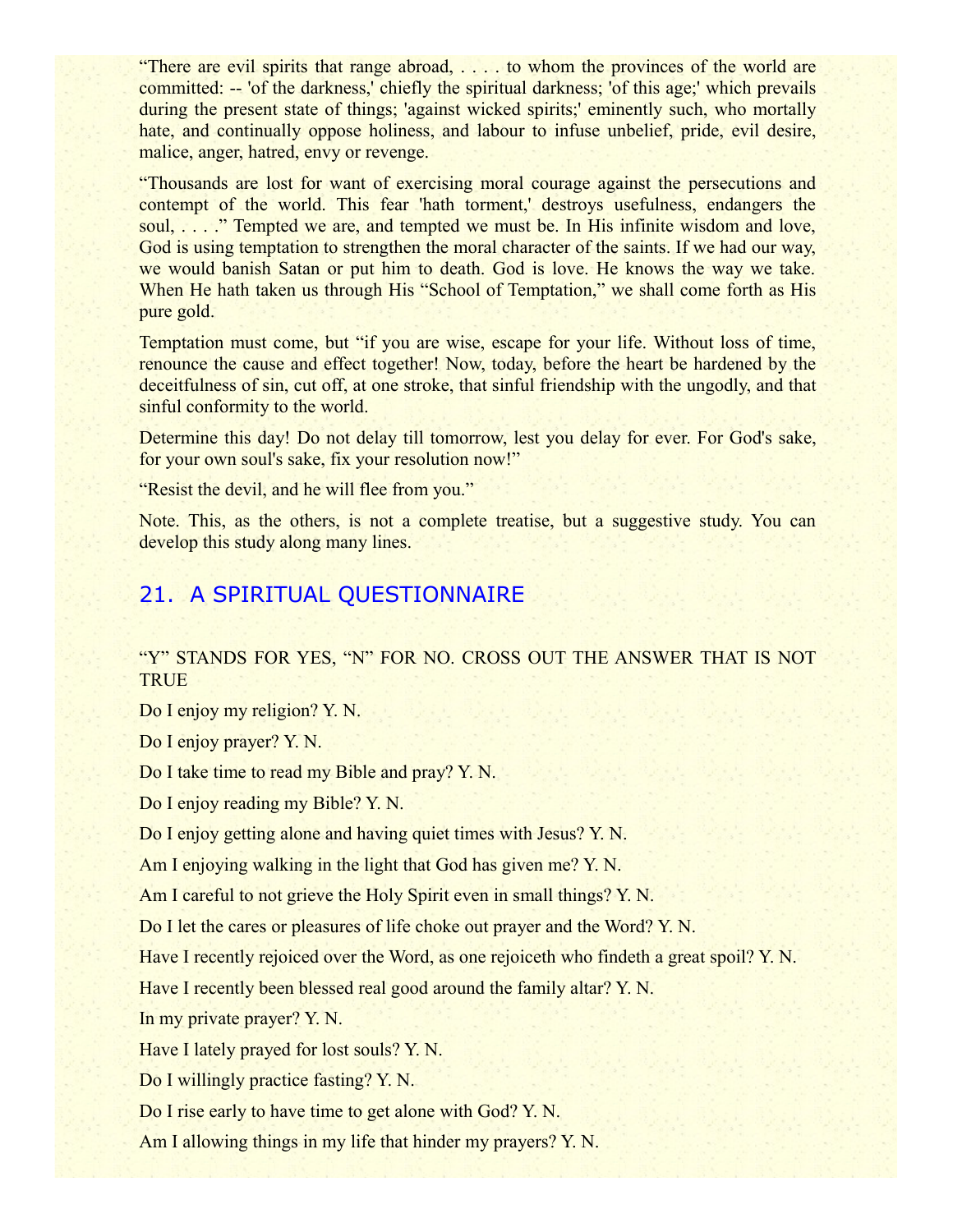Do I steadfastly and determinedly take time to pray and worship God? Y. N. Am I laying aside the weight which hinders my spiritual running? Y. N. Am I a good example? Y. N. Do I enjoy thinking and talking about the things of God? Y. N. Do I enjoy the company of deeply spiritual people? Y. N. Does my heart pant after a closer walk with God? Y. N. Do I desire to be made all that grace can make me? Y. N. Do I have fellowship with Jesus? Y. N. Do I have the spirit that returns good for evil? Y. N. That goes the second mile? Y. N. That forgives my enemies? Y. N. That loves my enemies? Y. N. That does to others as I want them to do to me? Y. N. Do I keep a meek and quiet spirit; do I keep sweet when imposed upon? Y. N. When reproved? Y. N. When slighted? Y. N. When turned down? Y. N. When not appreciated? Y. N. When others are put above me? Y.N. When asked to do some lowly task? Y. N. When suffering for doing good? Y. N. Do I become provoked? Y. N.

Down in the depths of my heart (though I may not say a word) do I feel the stirrings of anger? Y. N.

Of envy? Y. N.

Of hatred? Y. N.

Of jealousy? Y. N.

Of revenge? Y. N.

Of bitterness? Y. N.

Of selfishness? Y. N.

Do I enjoy having the best chair, the best apple in the dish, the best piece of pie on the plate – when others have what is left? Y. N.

Do I seek the easiest tasks? Y. N.

Is the praise of man sweet to my taste? Y. N.

Do I love to have my name head the list? Y. N.

Do I enjoy being flattered? Y. N.

Being at the head of things? Y. N.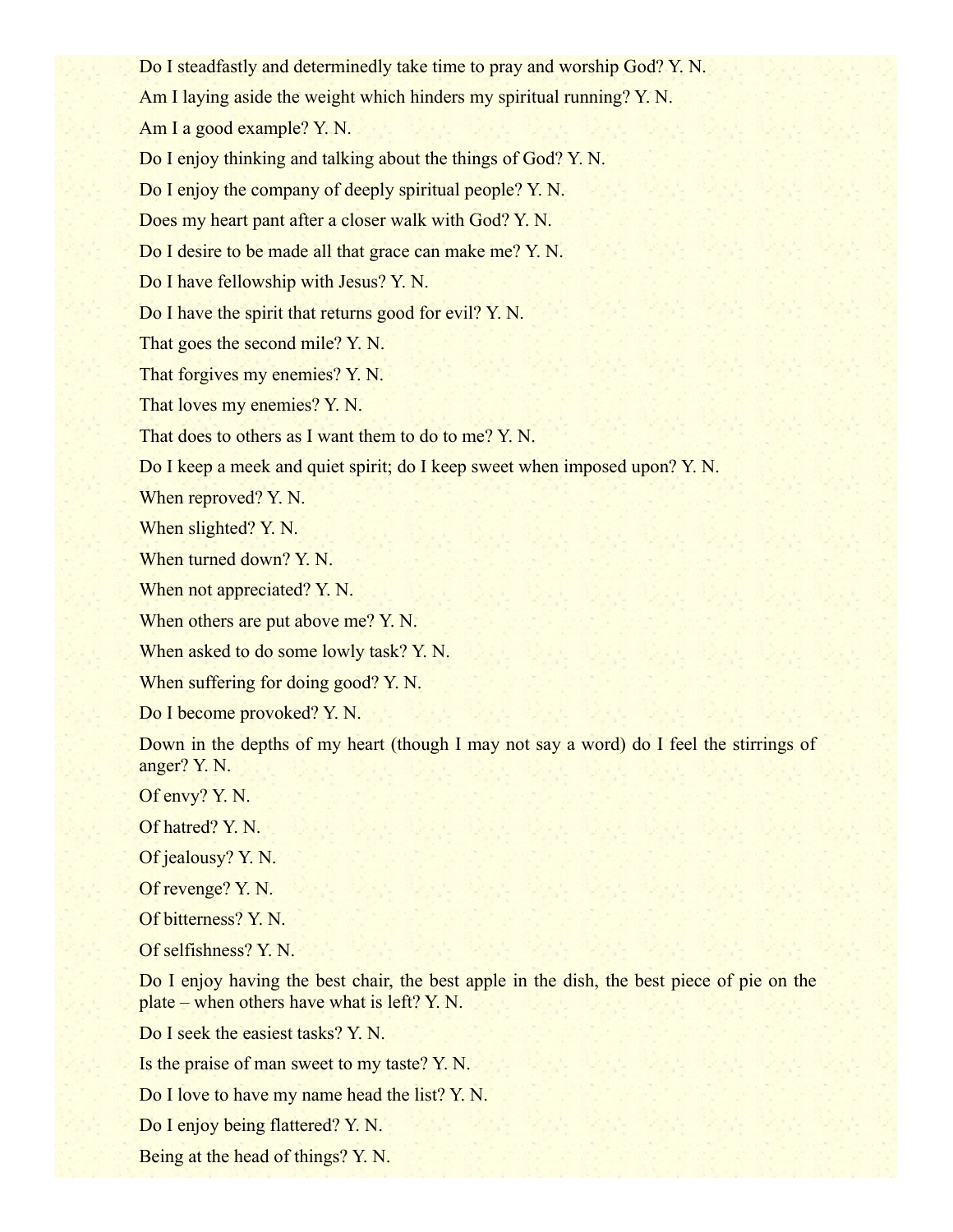Do I seek the happiness of others? Y. N. Am I striving to make others happy? Y. N. Am I gentle towards all men? Y. N. Can I bear with the infirmities of others? Y. N. Am I too hasty in judging others? Y. N. Do I hope the best of others? Y. N. Do I put the best construction on the acts of others? Y. N. Do I entertain evil surmisings of others? Y. N. Do I watch others with a suspicious eye? Y. N. Do I have respect of persons? Y. N. Do I excuse in my "set" what I condemn in others? Y. N. Do I enjoy having other people praised in my presence? Y. N. Do I go up the miff tree when slighted, imposed upon or rebuked? Y. N. When I cannot have my own way? Y.N. When others do better than I? Y. N. When taken to task by one in authority? Y. N. When not put first? Y. N. When not appreciated? Y. N. When others are advanced over me? Y.N. When I am misunderstood, or misjudged? Y. N. When others do what I think they ought not do? Y. N. Do I ever have the pouts? Y. N. The sulks? Y. N. Become grouchy? Y. N. Do I speak evil of others? Y. N. Do I criticize people behind their backs? Y. N. Do I scold? Y. N. Do I murmur? Y. N. Do I speak roughly to home people? Y. N. Do I say words that are unkind, cutting, or sarcastic? Y. N. Do I say about others what I would not say about my mother, father, or other loved ones? Y. N. Is my tongue under control? Y. N. Do I observe the "Golden Rule" in talking about others? Y. N.

Do I ever feel a spirit of resentment – though I may not say a word, and may wear a smile – when crossed, or reproved? Y. N.

When slighted, or not appreciated? Y. N.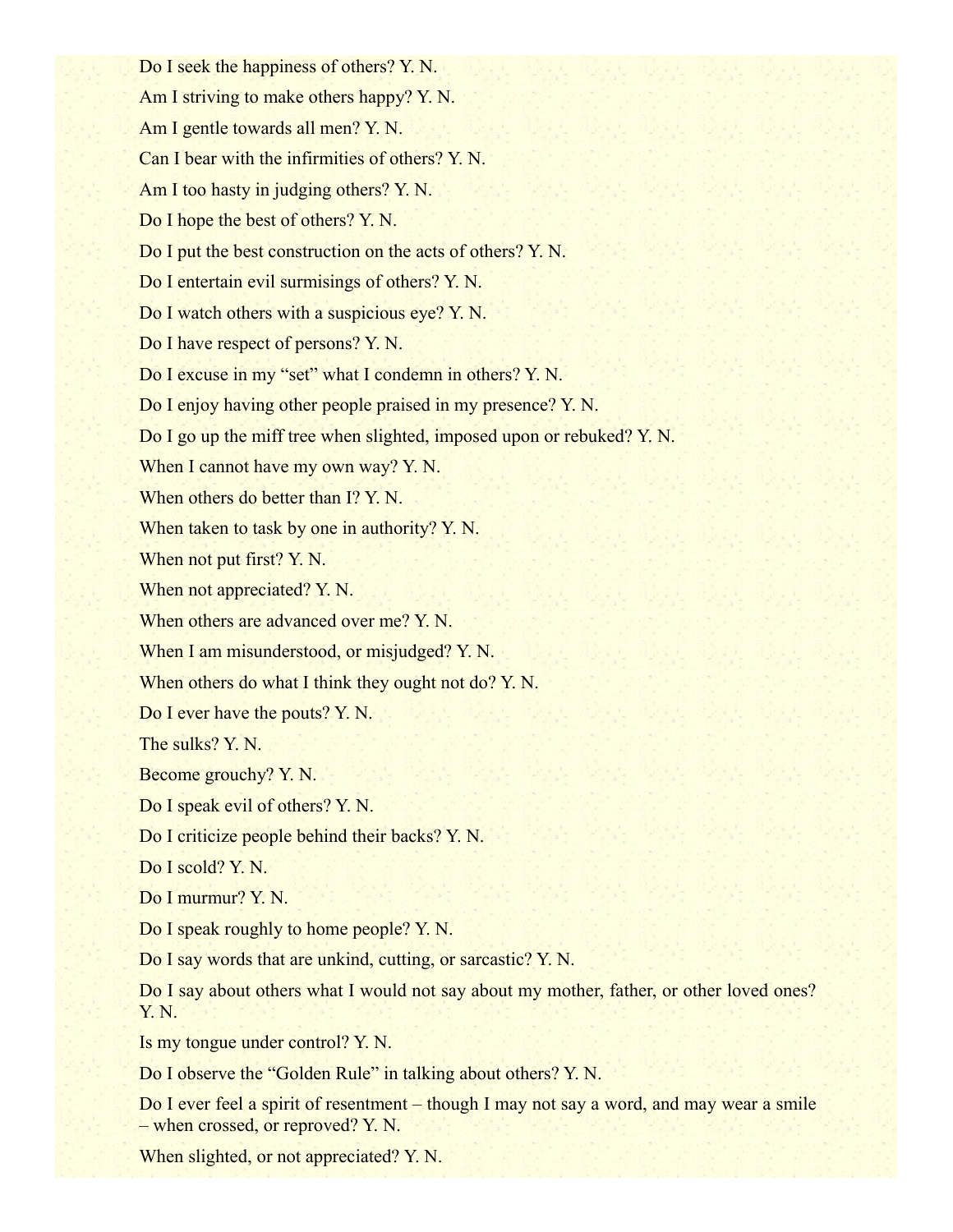When persecuted? Y. N.

When suffering for doing good? Y.N.

When lied about? Y. N.

When others start defaming stories? Y. N.

When others, with lesser abilities, are put above me? Y. N.

Do I feel a spirit of levity? Y. N.

Of a stony heart? Y. N.

Of unbelief? Y. N.

Of unsanctified ambitions? Y. N.

Of uncharitable thoughts toward others? Y. N.

Of self-will? Y. N.

Do I feel a spirit of pride of self? Y. N.

Of my family? Y. N.

Of my ability? Y. N.

Of my talents? Y. N.

Of superiority because of my position, or education or standing? Y. N.

Of pride because of my preaching, or singing, or praying, or works? Y. N.

Of pride over my looks, or social standing, etc? Y. N.

Do I have a spirit of charity towards the weak, the untalented, the uneducated, the poor, the unfortunate ones? Y. N.

Is my supreme desire to glorify God? Y. N.

Do I have any controversy with God? Y. N.

Do I seek my pleasure rather than His? Y. N.

Can I bear insults, reproaches, and injuries with meekness? Y. N.

Is there any one of whom I can say that I love the creature more than the Creator? Y. N.

Is there any person or thing that I am unwilling to give up? Y. N.

Am I willing to suffer for Jesus? Y. N.

Do I have a teachable spirit? Y. N.

Do I have a humble spirit? Y. N.

Am I willing to be taught even by those who seem or are below me? Y. N.

Am I a faithful steward in finances? Y. N.

Do I confess that I am only a steward? Y. N.

Do I joyfully give as God prospers me? Y. N.

Does my love for Jesus reach my pocketbook and close it in denial of self and open it for others? Y. N.

In the face of billions of souls without the Gospel, can I justify myself in the amount of money I use for my home? Y.N.